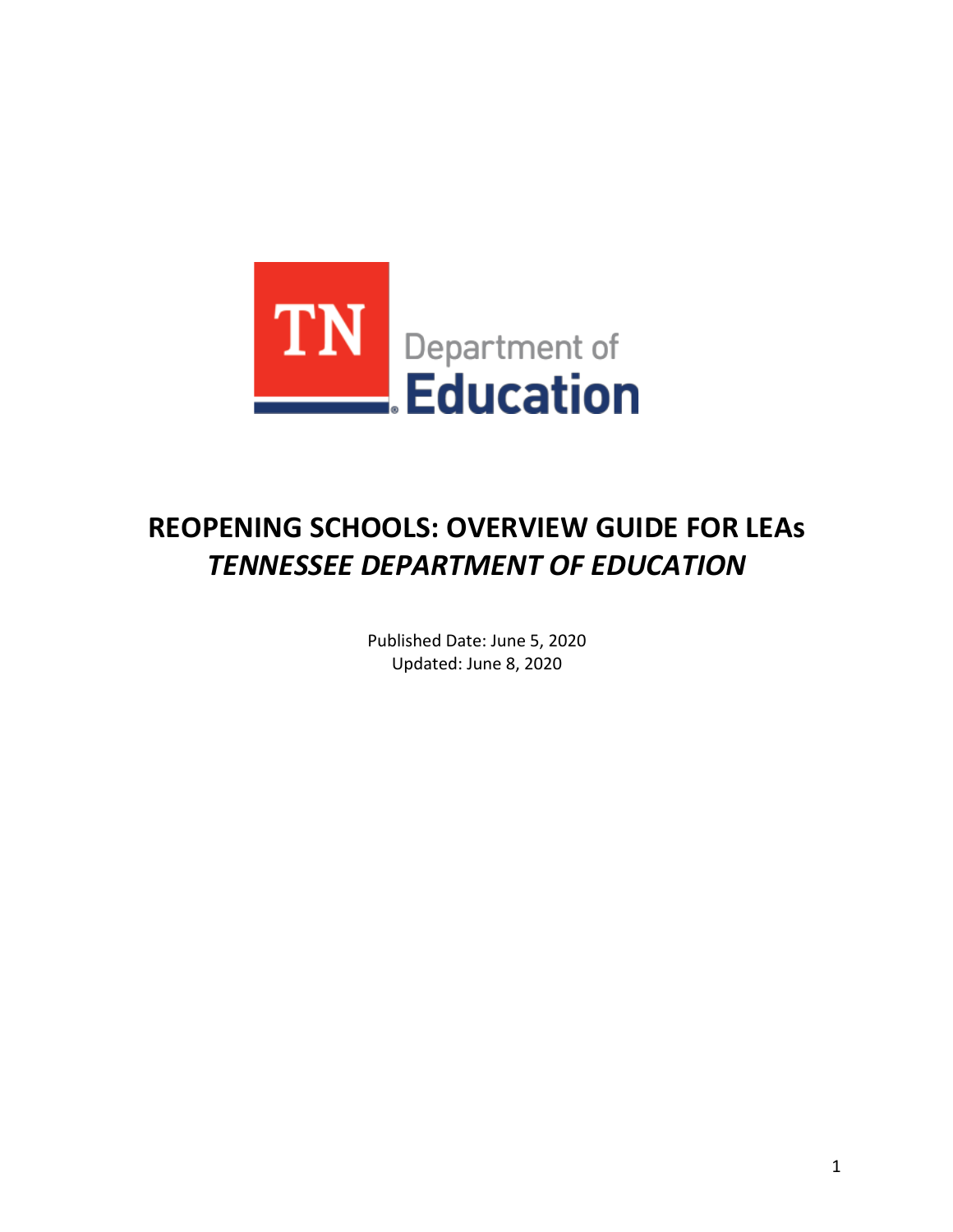# **TABLE OF CONTENTS**

| 4  |
|----|
| 6  |
| 8  |
| 9  |
| 11 |
| 13 |
| 13 |
| 14 |
| 16 |
| 16 |
| 18 |
| 18 |
| 20 |
| 22 |
| 22 |
| 23 |
| 24 |
| 25 |
| 27 |
| 27 |
| 28 |
| 35 |
| 39 |
| 42 |

### **Appendices: Toolkits (provided on as rolling basis beginning June 8, 2020)**

 Policy and Legal Considerations Academics Assessing Student Learning Childcare Communications Consolidated Funding Applications Counseling Access, Opportunity and Remediation Finance Governance and Management Health and Public Health Nutrition Postsecondary Transitions Procedures and Social Distancing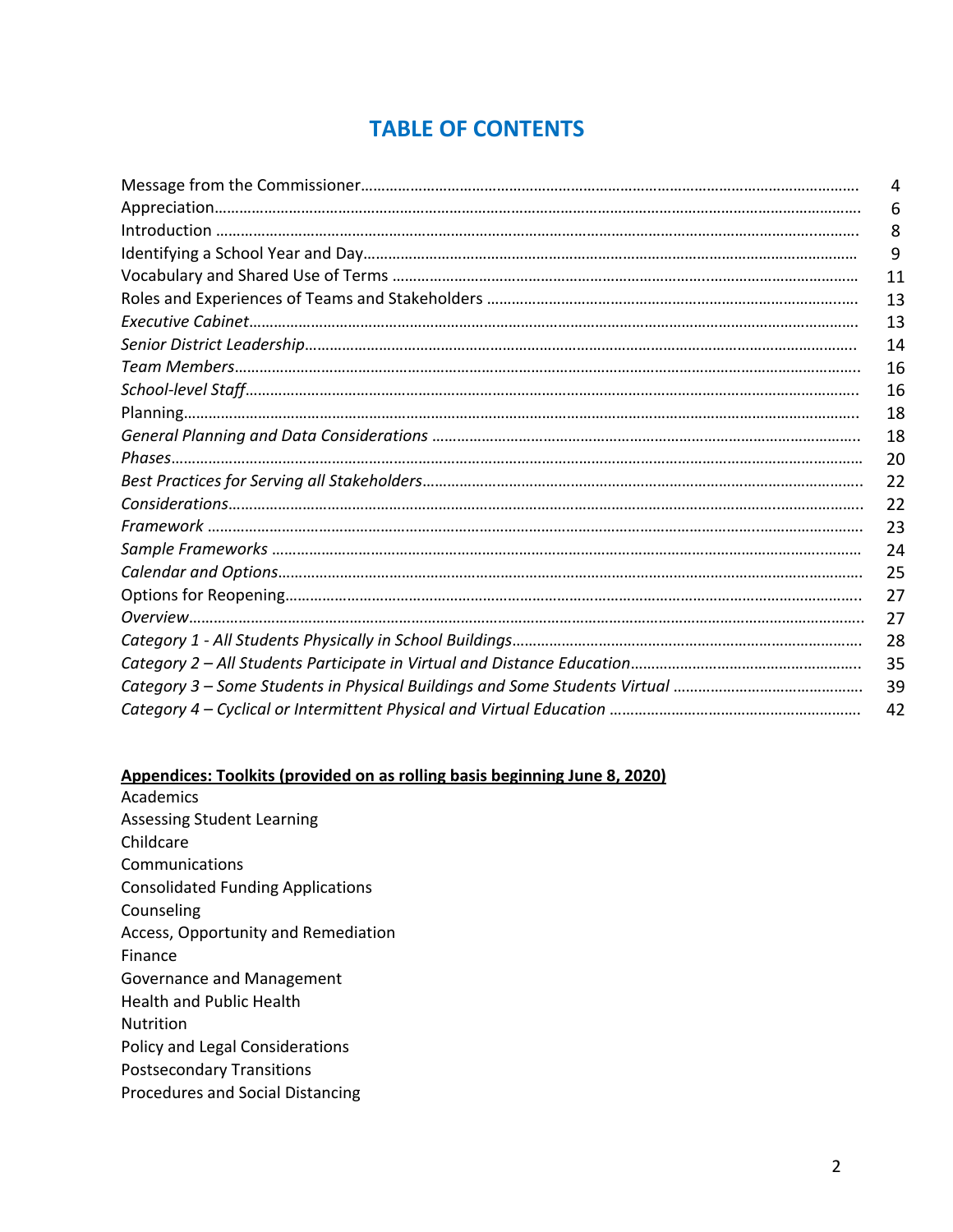Wellbeing and Mental Health Professional Development Public Charter and Non-Public Schools Safety and Operations: Emergency Operations, Pandemic, Post-recovery Evaluation School Improvement Special Populations **Staffing Technology** Transportation

 *Note: The information provided in this and related documents does not, and is not intended to, constitute legal advice. This is school board policy and unique facts make dramatic differences in analyzing any situation, the Tennessee Department of Education advises each school district to consult with the local school board attorney for specific legal advice regarding the impact of the COVID-19 pandemic on school operations. Additionally, the Tennessee Department of Education encourages districts to consult their local health departments to ensure that the health and safety of all students and staff are prioritized*  while working to provide a high-quality education to all students. The document contains links to other resources and sites.  *Those are provided for convenience only and do not constitute an endorsement. It is likely that evolving circumstances will necessitate changes to this document and local plans. While this guide is not comprehensive to all needs nor static in nature, it is intended to be a guidance document to support local districts and all information included is for reference only. Because local intended to capture the most important components necessary for school planning as of the date of release.*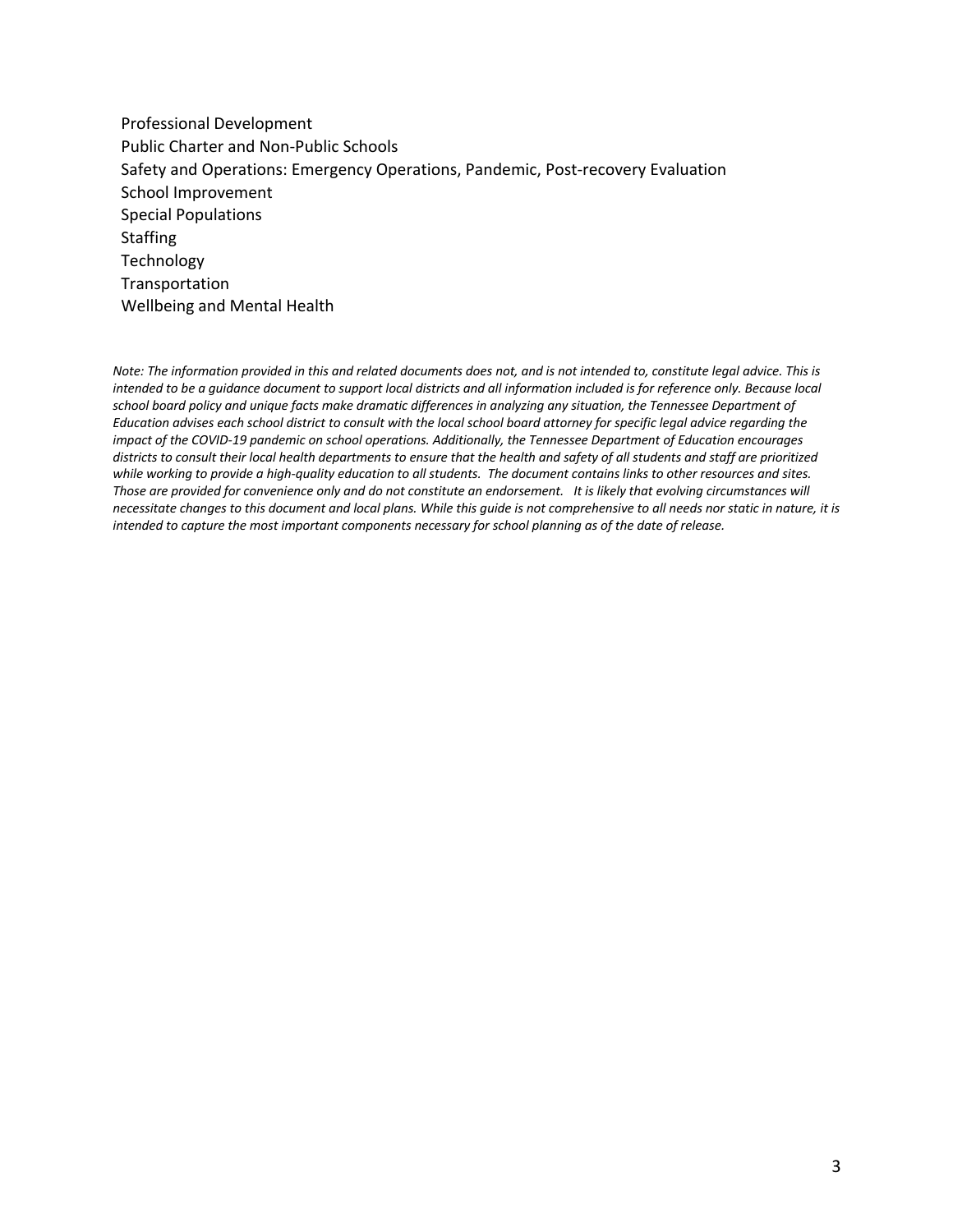### **MESSAGE FROM THE COMMISSIONER**

 This has been a time unlike any other in our lives. COVID-19 has suddenly and significantly shifted education in the state of Tennessee. As educators and students across the state navigate a new distance learning environment, a need for innovative resources to support learning exists. The Tennessee Department of Education must support high-quality educational opportunities for the nearly one million students in our care, such that we can ensure no child is disadvantaged by the current COVID-19 pandemic and that our schools and districts are supported moving into and throughout next year and beyond. Ultimately, we must keep people safe.

### **The pandemic has elevated known gaps and we must accelerate a child-centered strategy.**

 During this crisis a number of challenges within our field have become apparent. In some cases, these are new challenges that we must face together. In others, they are challenges that have existed over decades and are now rapidly accelerating in greater public awareness and urgency. Frankly, these things are not new, but they have been brought to the forefront of the public consciousness and demand to be addressed in ways that may not have been so dire and so clear as we know them to be now.

- • *Achievement Gaps*: Overall, Tennessee's achievement gaps have not closed in the last 15 years and school building closures will likely serve to widen those gaps further. This is not a new challenge, but the pandemic has served to more poignantly highlight existing gaps in student achievement and opportunity.
- • *Rural Communities*: School building closures have continued to highlight the disparity that exists related to connectivity and broadband, access to more community resources, and opportunities to raise and use local funds in support of public schools in our rural communities.
- • *Early Literacy*: In Tennessee, just over 33% of 3rd graders and 27% of 8th graders are reading proficiently. Reading proficiency in 3<sup>rd</sup> grade is one of the most important indicators for future success and must continue to be an area of focus. School building closures will likely exacerbate this challenge, especially for children in our youngest grades.
- • *Mental Health*: The pandemic has highlighted the significant challenges that districts, schools, and educators face related to student mental health and behavioral needs. School building closures have brought this conversation to the forefront as children and families struggle with the anxieties associated with the pandemic, and in some cases additional familial struggles that would normally be identified and addressed earlier by schools.

 Similarly, the pandemic has also highlighted challenges that we face in the broader work being done in our public schools. Over the last decade, there has been a focus on rigorous standards, assessment, accountability, and school improvement. These were – and are – important components of a broader education agenda rooted in excellence and equity for all children.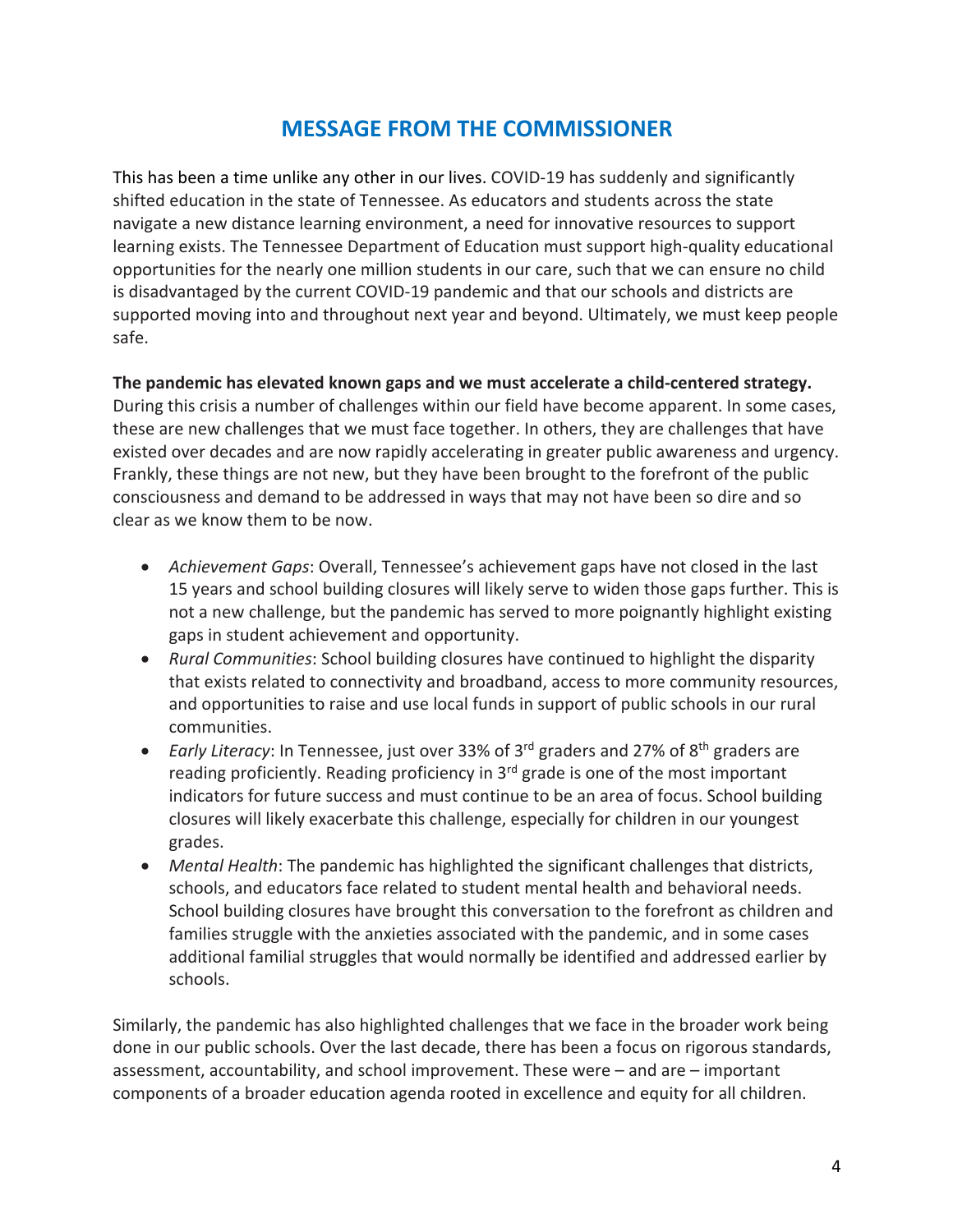However, we have also seen persistent challenges. We absolutely know that our education community will work to support our students, and the focus needs to be on the "how." That takes time and typically a tremendous amount of capacity and resource application to ensure the work will stick. By investing in high-quality materials and implementation of best practices as well as the necessary resources to support educators, we will continue to accelerate the work that moves our field forward. We must invest in both process and people.

 Specifically, we are all now innovators. The very way in which we are rethinking and redesigning how we deliver education to our children during this pandemic, including how we run our school systems is innovative. Together, we must embrace this opportunity and what it means for our kids.

 While there are some policy conversations that need to take place to address the impacts of the pandemic, we have also seen that educators will step-up to fill the space. However, merely stating the expectations does not mean people can meet them. We have seen that schools and districts are rapidly trying to pivot to address the current needs, with minimal time for development or meaningful support. We must create opportunities to provide resources and professional development opportunities to our educators and system leads. The guidance documents included and referenced in this guide will support that locally driven effort.

 This is difficult work and I have been inspired day after day by the way that Tennesseans have come together and shown our collective love for children and commitment to their wellbeing. We must continue to pull together, work hard, and keep pace. Our commitment to our children is unwavering, and I also know that in many ways doing this is a marathon that we have all been running at a full sprint. I hope we are all able to appreciate what has been done, focus on what is left to do and remember what still lies ahead.

 *But I have promises to keep, And miles to go before I sleep…"* <sup>1</sup> "*The woods are lovely, dark and deep,* 

We must take care of ourselves and one another so that we can be our best for our kids.

Better together.

 Commissioner of Education Dr. Penny Schwinn

 1 Robert Frost, "Stopping by Woods on a Snowy Evening" from *The Poetry of Robert Frost,* edited by Edward Connery Lathem. Copyright 1923, © 1969 by Henry Holt and Company, Inc., renewed 1951, by Robert Frost.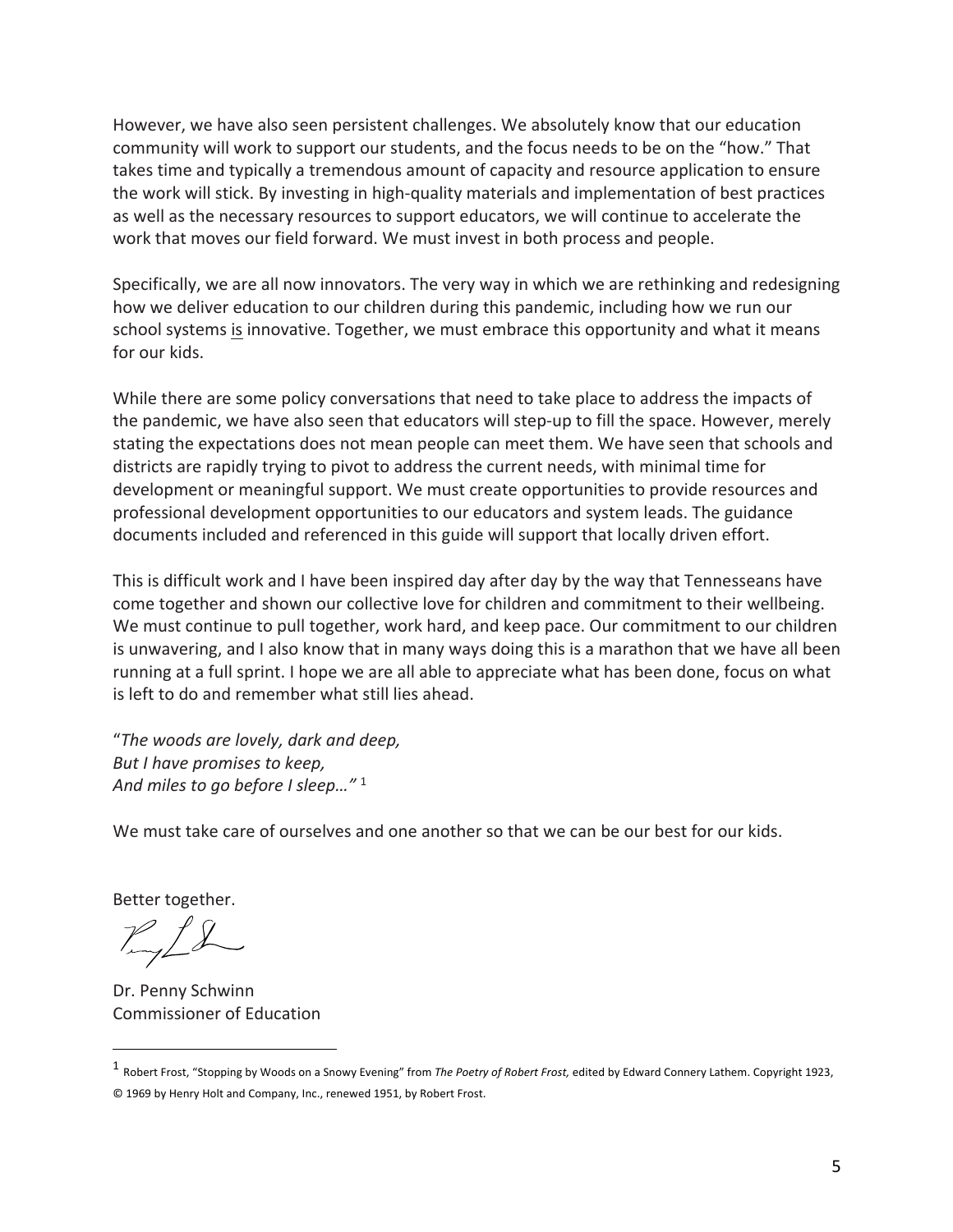### **APPRECIATION**

 The Tennessee Department of Education would like to thank our districts partners whose local resources were utilized in the development and/or who helped develop and give feedback on this guide<sup>2</sup>:

- Arlington Community
- Cheatham County Schools
- Clarksville-Montgomery Schools
- Cleveland City Schools
- Clinton City Schools
- Collierville Schools
- Dickson County Schools
- Gibson County Schools
- Hamilton County Schools
- Haywood County Schools
- Hickman County Schools
- Kingsport City Schools
- Lakeland School System
- Lauderdale County Schools
- Lenoir City Schools
- Manchester City Schools
- Roane County Schools
- Trousdale County Schools
- Wilson County Schools

#### **Superintendent Priority Group: Academics**

 Russell Dyer, Cleveland City Mike Frazier, Etowah City Joey Hassell, Haywood County Kelly Johnson, Clinton City Jeff Moorhouse, Kingsport City Jeff Moorhouse, Kingsport City<br>Eddie Pruett, Gibson County SSD Clint Satterfield, Trousdale County Joey Vaughn, Manchester City Mike Winstead, Maryville City Dr. Donna Wright, Wilson County

 $^2$  The district names and officials listed here do not constitute an endorsement of the content. They have provided meaningful feedback, resources, or information to support the thinking and development of the contents of this document, along with our state and federal health agencies and officials.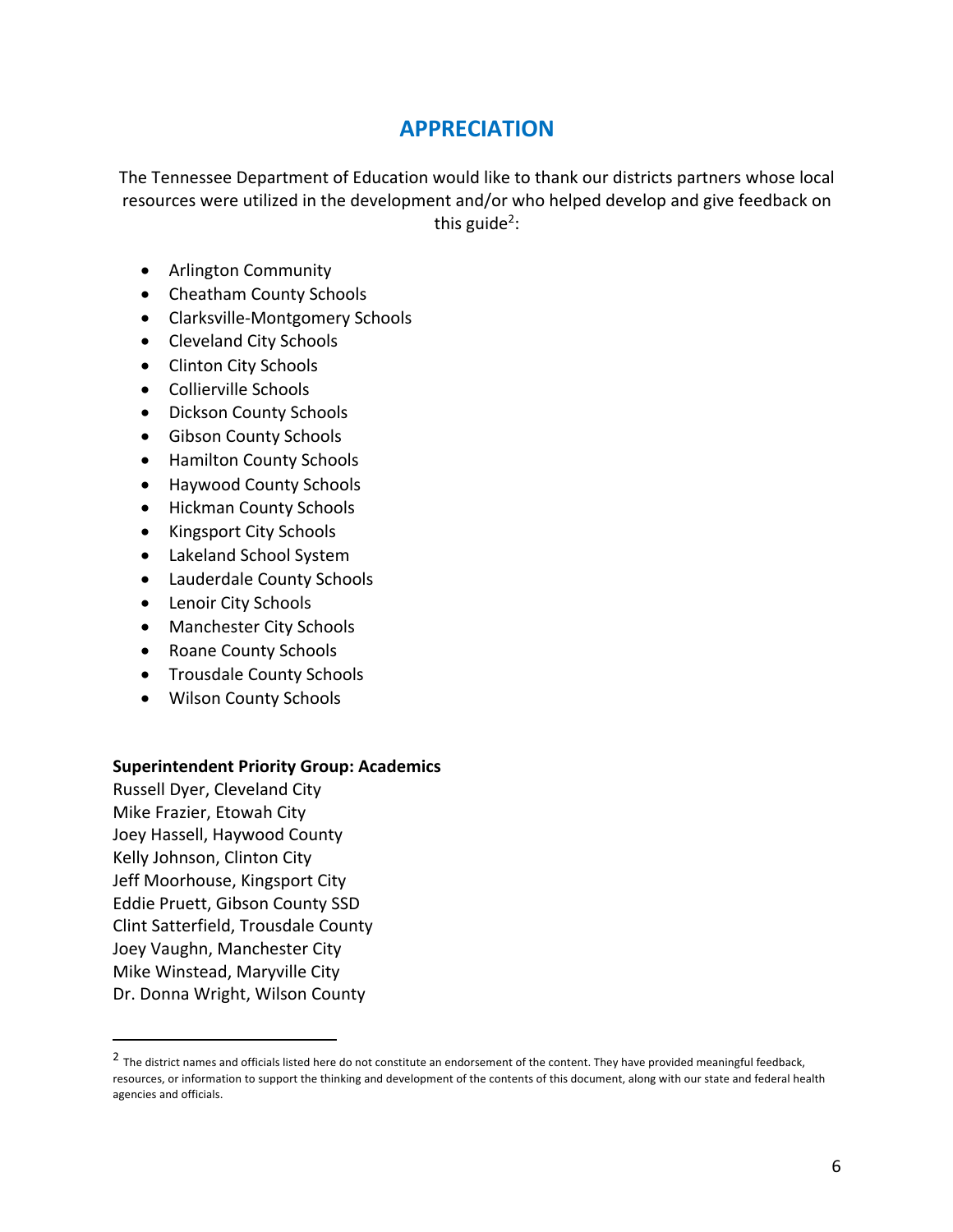#### **Superintendent Priority Group: Whole Child**

 Steve Barnett, Johnson City Dr. Linda Cash, Bradley County Kurt Dronebarger, White County Mark Florence, Benton County Dr. Linda Gilbert, Murfreesboro City Shane Johnston, Jefferson County Kris McAskill, Houston County Johnny McDaniel, Lawrence County David Snowden, Franklin SSD Gary Lilly, Collierville Schools

#### **Superintendent Priority Group: Educators**

 Jennifer Fields, Campbell County Norma Gerrell, Paris SSD Dr. Jason Golden, Williamson County James Bo Griffin, Millington County Bill Heath, Lincoln County Steve Starnes, Greeneville City Pete Swafford, Sequatchie County Jennifer Terry, Bledsoe County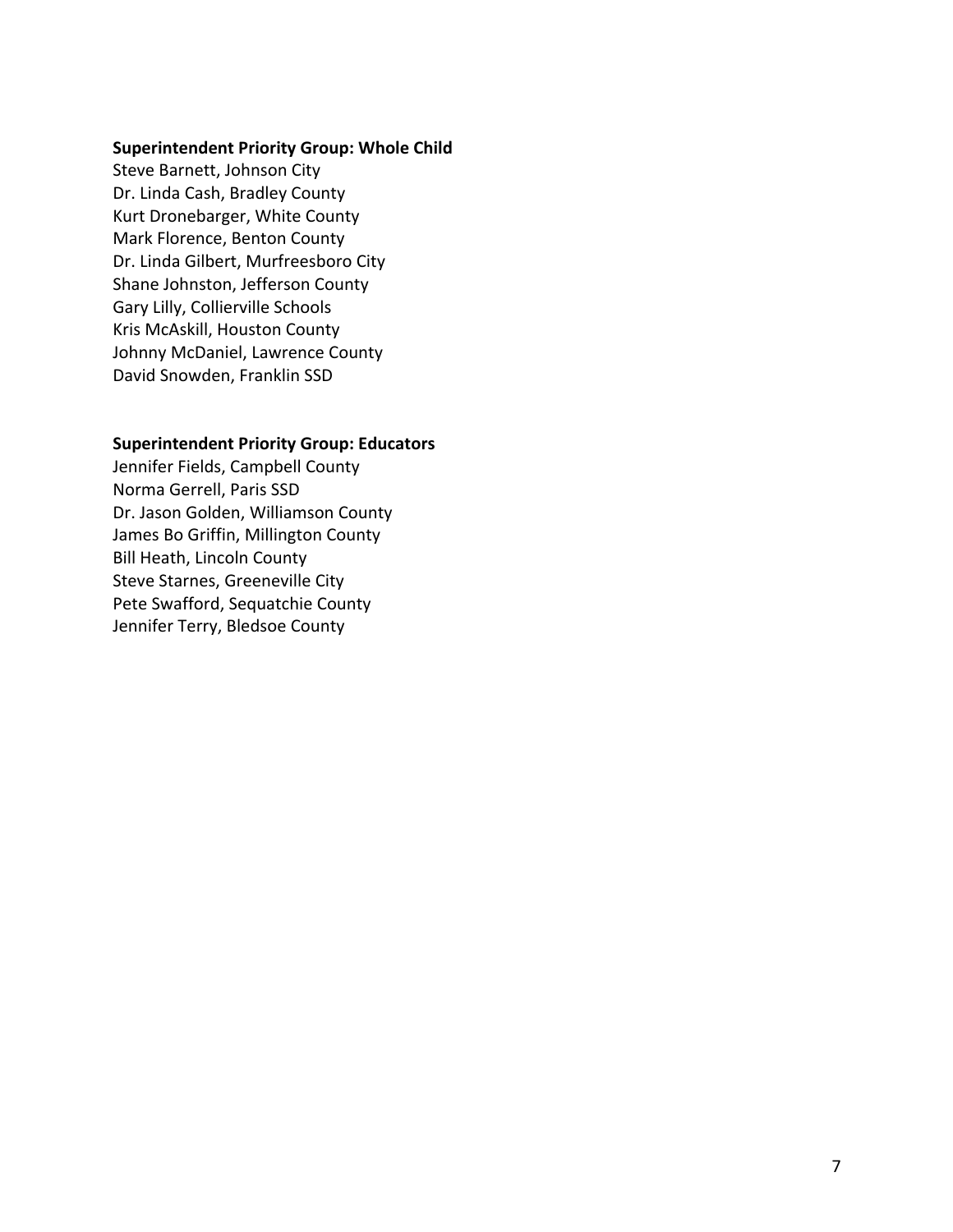### **INTRODUCTION**

 This is a framing document and not an implementation document. It is intended to provide broad questions and considerations for local districts. Implementation guidance with specific sample procedures or actions will be provided through the **School Reopening Toolkits** and supplemental resources listed in the appendix. Information contained in this document is consistent with national and state guidance as of the time of publishing and will be updated as guidance changes. We anticipate the need for flexibility and rapid adoption of best practice, which is evolving as we learn more about this disease.

 As we engaged in conversations and solicited feedback related to the COVID-19 response, similar trends emerged. What we found from public feedback, individual meetings and conversations, and the needs assessments that have been conducted is that (1) the framework of the *Best for All* strategic plan appropriately addresses the major issues that we are seeing related to the pandemic, (2) many of the initiatives of the strategic plan address the needs named in the pandemic and now need to be accelerated, and (3) there are growing and emerging needs that should be addressed to support our school districts.

 There are some specific themes emerging from this needs assessment that are worth highlighting in each bucket:

- • Academics: The state and/or individual districts may need to close schools again or implement social distancing procedures that adjust the way schools are run. This will impact the ways in which schools are able to deliver high-quality academic programs for all students.
- • Whole Child: Students and families may have additional non-academic needs as a result of the pandemic. We must also focus on equipping educators to help them address non- academic needs. All of these areas should be attended to, especially as schools reopen.
- Educators: Teachers are working hard and need support to reach all students. This is especially true for our most vulnerable students and those attending lower-performing schools. We must empower our educators to teach in varied settings and spaces so that all children can be reached. •
- Systems: Local districts will need to adjust budgets to accommodate surplus and deficit line items but may still have local expenses that exceed budget forecasts.

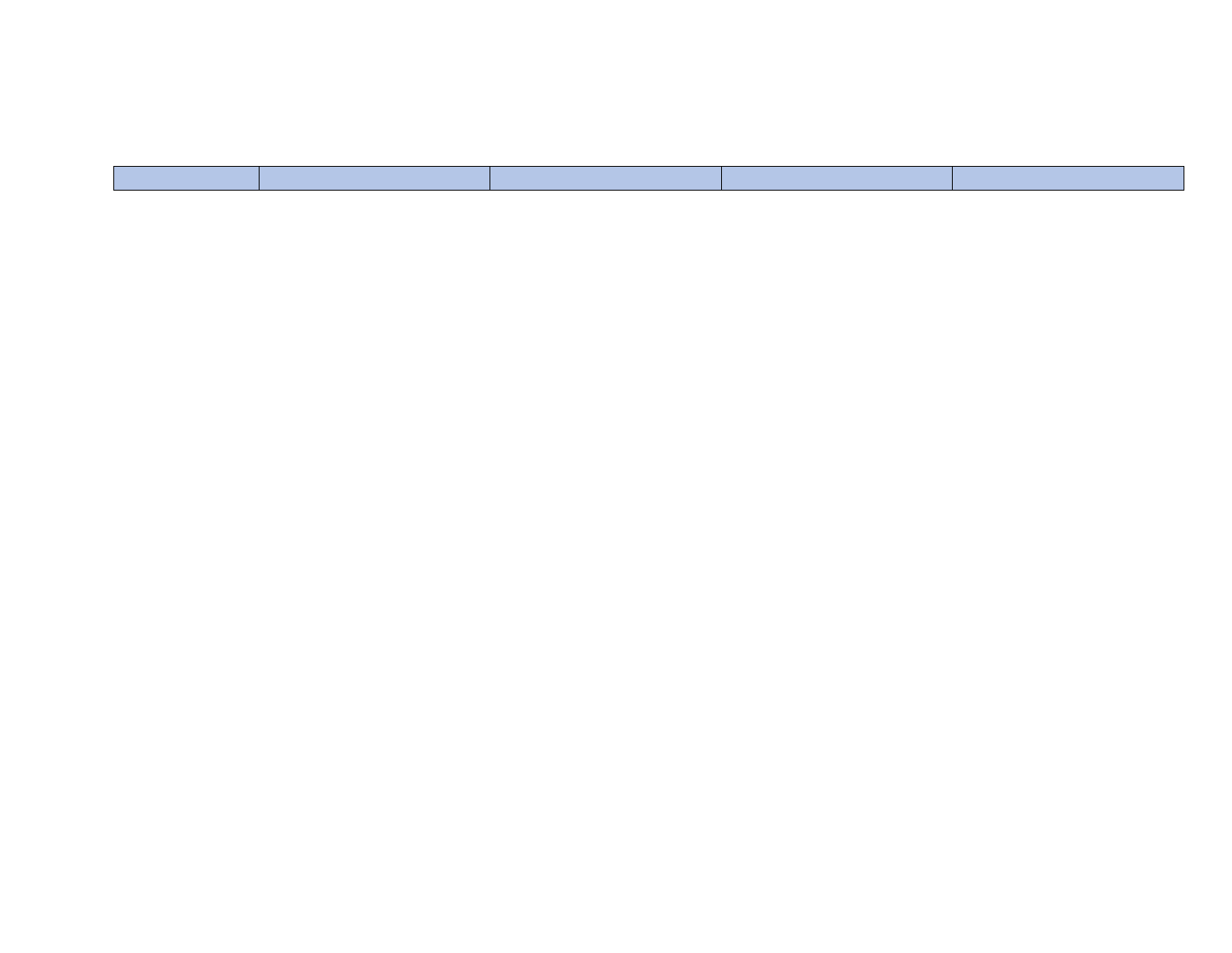|                   | instruction, services, and  |                              | move forward with              | social distancing practices |
|-------------------|-----------------------------|------------------------------|--------------------------------|-----------------------------|
|                   | remediation to take place.  | Different planning would     | continued planning/prep        | in classrooms and minimize  |
|                   |                             | need to occur as the         | for another outbreak of        | the potential costs of      |
|                   |                             |                              |                                |                             |
|                   | Decisions related to health | remainder of the student     | COVID-19 (part of the day      | expanding the number of     |
|                   | and safety should be in     | body returns - so at-risk    | would be remote or             | classrooms or creating new  |
|                   | close consultation with     | students would need to       | individually paced).           | staffing models.            |
|                   | state and/or local health   | make an additional           |                                |                             |
|                   | agencies.                   | transition to mainstream     |                                | This model allows           |
|                   |                             | classrooms in a relatively   |                                | businesses to reopen        |
|                   | This model allows           | short (1-2 month) period of  |                                | sooner as well.             |
|                   | businesses to reopen        | time.                        |                                |                             |
|                   | sooner as well.             |                              |                                |                             |
|                   |                             | This model allows            |                                |                             |
|                   | This model is the most      | businesses to reopen         |                                |                             |
|                   | straightforward should the  | sooner as well.              |                                |                             |
|                   | district or school want to  |                              |                                |                             |
|                   | integrate additional        |                              |                                |                             |
|                   | learning time.              |                              |                                |                             |
| <b>Challenges</b> | Given higher density of     | The district and school      | This model would be more       | All normal scheduling,      |
|                   | students on location at one | would need to determine      | difficult for working families | sports, childcare issues    |
|                   | time, risk of viral         | the best way to handle the   | to manage, as it relates to    | typically associated with   |
|                   | transmission is higher.     | differences in instructional | childcare and scheduling.      | year-round scheduling       |
|                   |                             | delivery for a rolling group | Sibling schedules would        | would need to be            |
|                   | There may be more           | of students and ensure       | need to be considered.         | considered.                 |
|                   | concerns/criticisms         | equitable access to learning |                                |                             |
|                   | expressed by families       | for all students.            | Staffing structures would      | There may be community      |
|                   | because they do not like    |                              | need to be considered, as      | or staff resistance to the  |
|                   | the local decision made.    | The need to conduct "back    | determinations are made        | model and there are         |
|                   |                             | to school" and "first        | about whether the stagger      | considerations related to   |
|                   | There may be students or    | month" activities for        | is between or within grade     | staff and student culture.  |
|                   | staff who are unable to     | multiple groups of students  | levels.                        | This could be positioned or |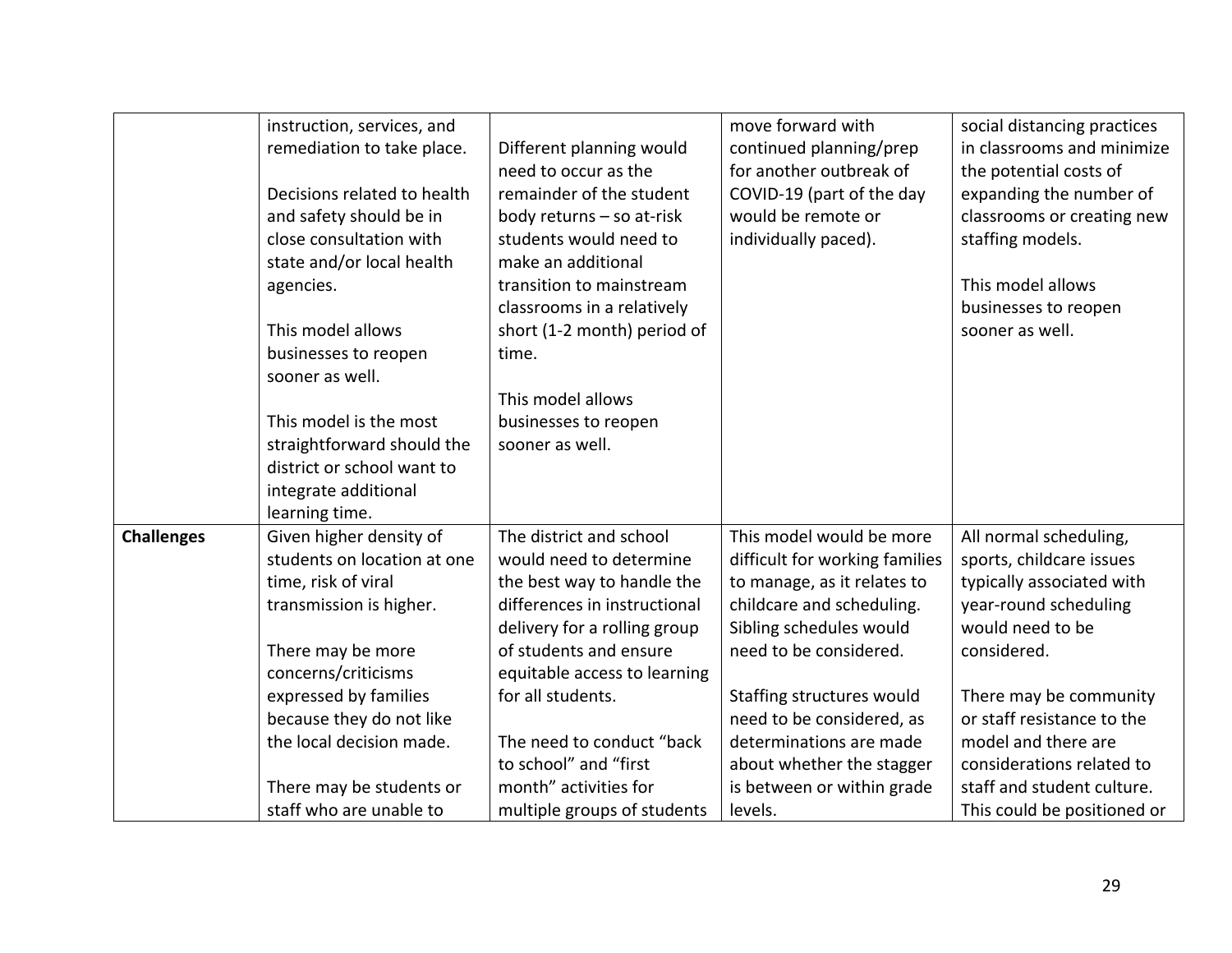|                         | attend school in person due<br>to health concerns and<br>those stakeholders may not<br>be as integrated into the<br>daily instruction and life of<br>the school, creating access<br>gaps.                                                                                                                                                                                                                                                                                                                                                                                                                                                                                                      | could create a strain on<br>central office and school<br>office resources.                                                                                                                                                                                                                        |                                                                                                                                                                                                                                                                                                                                                                                                 | considered as a temporary<br>solution.                                                                                                                                                                                                                |
|-------------------------|------------------------------------------------------------------------------------------------------------------------------------------------------------------------------------------------------------------------------------------------------------------------------------------------------------------------------------------------------------------------------------------------------------------------------------------------------------------------------------------------------------------------------------------------------------------------------------------------------------------------------------------------------------------------------------------------|---------------------------------------------------------------------------------------------------------------------------------------------------------------------------------------------------------------------------------------------------------------------------------------------------|-------------------------------------------------------------------------------------------------------------------------------------------------------------------------------------------------------------------------------------------------------------------------------------------------------------------------------------------------------------------------------------------------|-------------------------------------------------------------------------------------------------------------------------------------------------------------------------------------------------------------------------------------------------------|
| <b>Flexible Options</b> | Districts may want to<br>design elementary grades<br>as flex-grades. In other<br>words, a 5 <sup>th</sup> grade class is<br>really a 4 <sup>th</sup> /5 <sup>th</sup> grade class<br>with students being placed<br>based on proficiency, or to<br>encourage same-grade<br>students to receive review<br>content before new grade-<br>level content.<br>Districts may also want to<br>group students by grade-<br>band based upon content<br>taught. Different students<br>would be in different<br>groups/grade levels<br>depending on the content<br>they needed (likely math<br>and reading only). This<br>would require diagnostic<br>assessments to ensure the<br>appropriate placement of | A school might re-open by<br>grade, welcoming back a<br>few grades at a time over a<br>4-6 week period. In these<br>cases, the youngest<br>students should be<br>welcomed back first.<br>Similarly, openings could be<br>staggered by need, so that<br>vulnerable populations<br>come back first. | The district may choose to<br>run school with fewer hours<br>in-person and more<br>independent study hours<br>from home. This could look<br>like schools operating from<br>7:30am - 11:30am with 2.5<br>hours of distance<br>instruction in the afternoon<br>for some students and then<br>$12:00 - 4:00$ pm with 2.5<br>hours of distance<br>instruction in the morning<br>for other students. | The year-round model<br>might only be used for a<br>limited 1-2 year period of<br>time. This may reduce<br>community or stakeholder<br>stress or concern and still<br>address the needs of full-<br>time, in-person instruction<br>(short-term only). |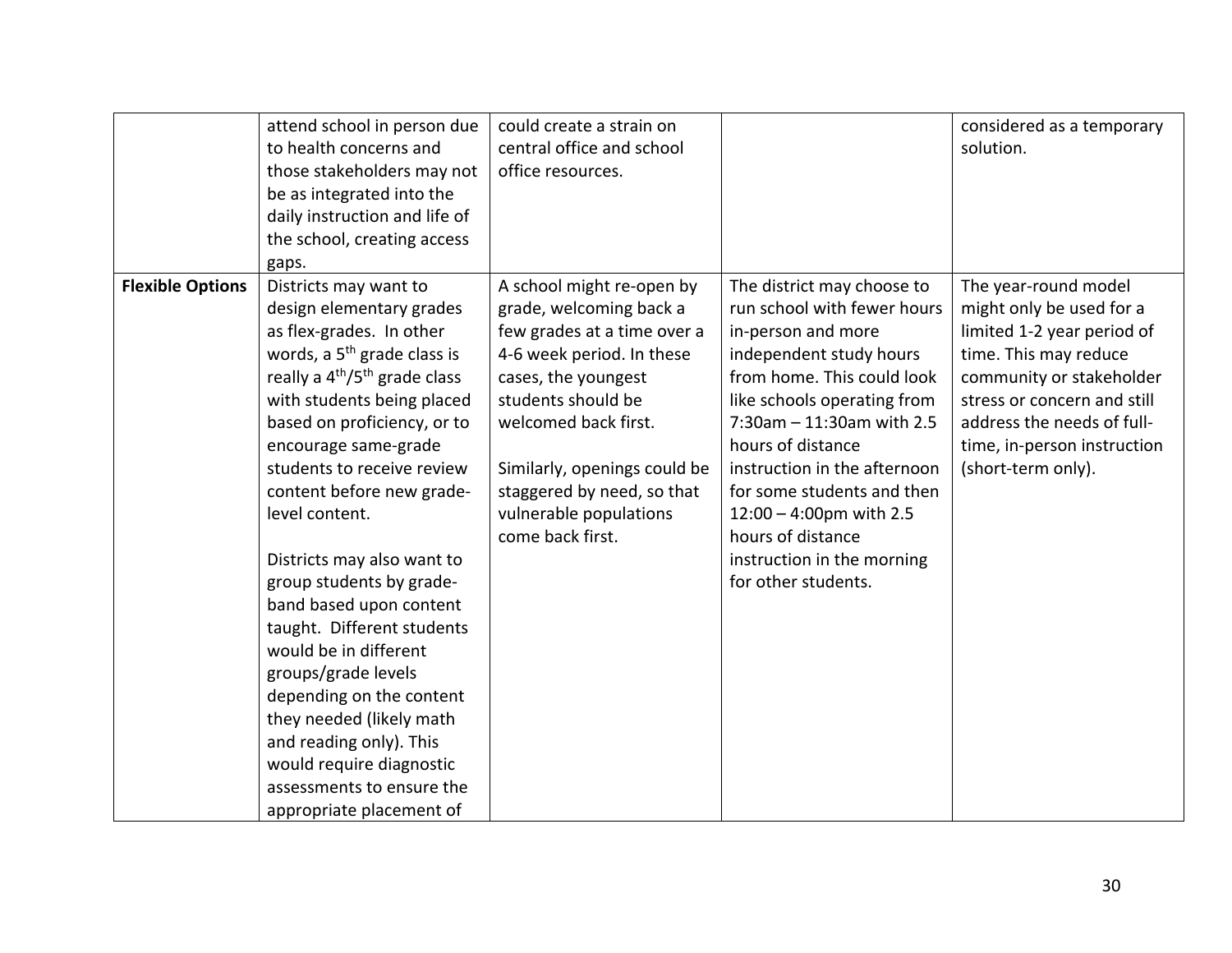|                                      | students in different<br>reading/math groups. This<br>would require professional<br>development and extensive<br>family communication.<br>This flexible approach could<br>inform consideration for a<br>mastery-based education                                                                                                                |  |  |  |
|--------------------------------------|------------------------------------------------------------------------------------------------------------------------------------------------------------------------------------------------------------------------------------------------------------------------------------------------------------------------------------------------|--|--|--|
|                                      | model where students                                                                                                                                                                                                                                                                                                                           |  |  |  |
|                                      | accelerate/ progress as they<br>have mastered the                                                                                                                                                                                                                                                                                              |  |  |  |
|                                      | material.                                                                                                                                                                                                                                                                                                                                      |  |  |  |
|                                      |                                                                                                                                                                                                                                                                                                                                                |  |  |  |
| <b>Considerations:</b>               | Please see related Reopening Toolkits on Health, Counseling, Social Distancing, and Wellbeing and Mental Health<br>$\bullet$                                                                                                                                                                                                                   |  |  |  |
| <b>Health and</b><br><b>Wellness</b> | for additional guidance and resources related to this topic.<br>In all cases, the health and safety of students and staff as they relate to the risk of direct and indirect impacts of                                                                                                                                                         |  |  |  |
|                                      | COVID-19 are paramount. Robust policies and procedures must be in place for the prevention, identification, and                                                                                                                                                                                                                                |  |  |  |
|                                      | mitigation of spread of COVID-19 prior to consideration of in-person learning.                                                                                                                                                                                                                                                                 |  |  |  |
|                                      | For all health and wellness procedures, create a clear communications document to help stakeholders understand<br>$\bullet$<br>what is happening and how the content is being delivered.                                                                                                                                                       |  |  |  |
|                                      | Consider conducting temperature or other related screens at the start of the day, and potentially at mid-day (as<br>$\bullet$<br>recommended by health officials).<br>Develop and reinforce personal sanitation guidelines like frequent handwashing, the use of hand sanitizer, and<br>$\bullet$<br>potentially wearing PPE (local decision). |  |  |  |
|                                      |                                                                                                                                                                                                                                                                                                                                                |  |  |  |
|                                      | Clarify the role of counselors and school nurses, especially related to identifying the impact of the virus on various<br>$\bullet$                                                                                                                                                                                                            |  |  |  |
|                                      | populations, testing and screening procedures, supports that will be required for the physical and mental health                                                                                                                                                                                                                               |  |  |  |
|                                      | impacts of the virus, and the extent to which existing staff should provide versus refer services.                                                                                                                                                                                                                                             |  |  |  |
|                                      | Ensure that all students are accounted for and that there is an intake procedure in the first two weeks of school<br>related to how they may be feeling and reacting to school reopening.                                                                                                                                                      |  |  |  |
|                                      |                                                                                                                                                                                                                                                                                                                                                |  |  |  |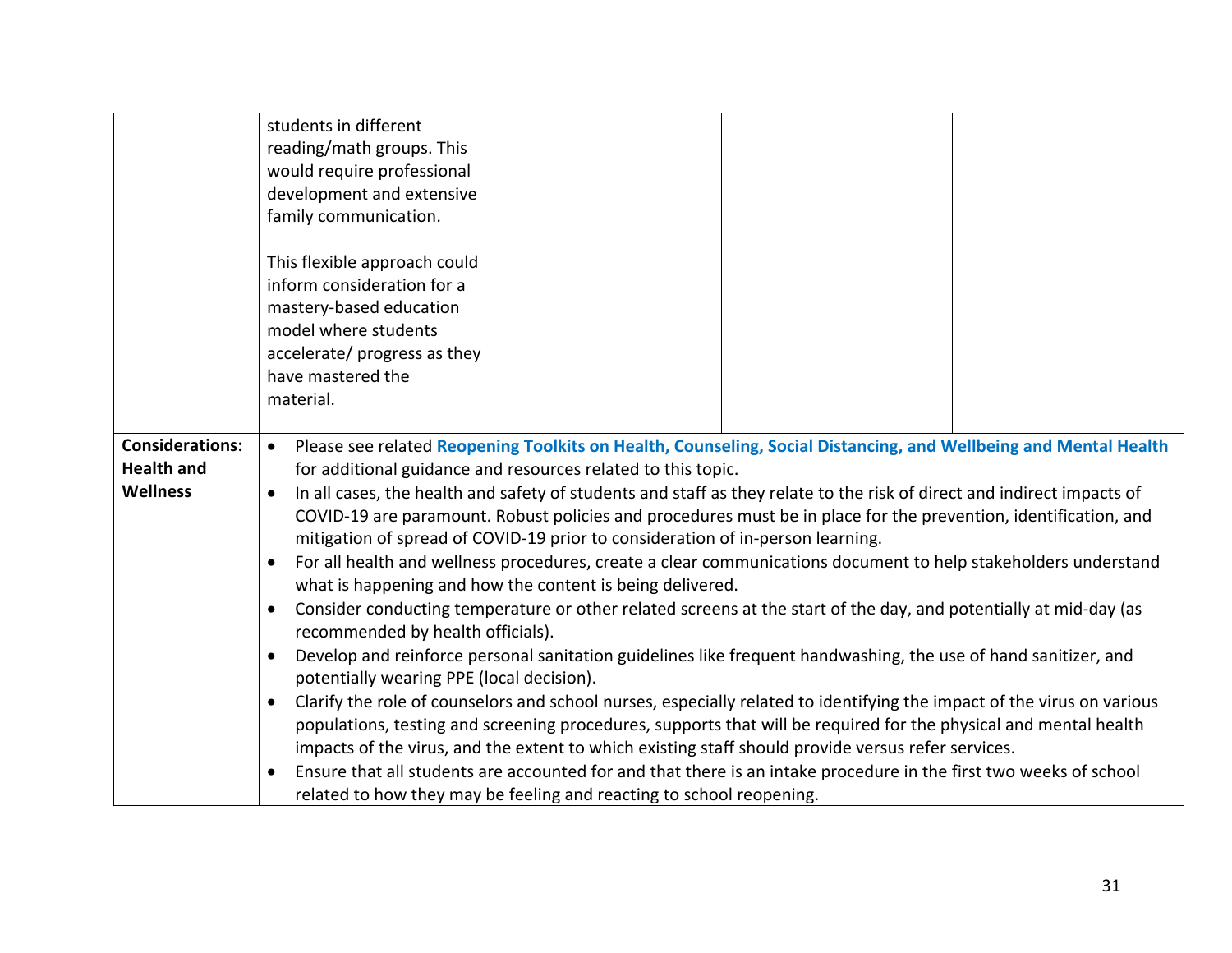|                                            | Develop plans for group and individual sessions to help students who are affected by the closures or pandemic in<br>$\bullet$<br>whatever ways are most appropriate. Consider this work in terms of staffing needs and resources that may need to<br>be shared districtwide.                                                                                                                                                                                                                                                                                                                                                                                                                                                                                                    |
|--------------------------------------------|---------------------------------------------------------------------------------------------------------------------------------------------------------------------------------------------------------------------------------------------------------------------------------------------------------------------------------------------------------------------------------------------------------------------------------------------------------------------------------------------------------------------------------------------------------------------------------------------------------------------------------------------------------------------------------------------------------------------------------------------------------------------------------|
|                                            | Ask students to share their thoughts and needs (older students may do this through surveys or writing, younger<br>$\bullet$<br>students through conversations) and provide ways to enhance peer leadership and support.                                                                                                                                                                                                                                                                                                                                                                                                                                                                                                                                                         |
|                                            | Identify ways to provide counseling and non-academic supports to students and staff, as needed. This includes<br>$\bullet$<br>resources that can be provided by the district itself, or through identified partners. Districts should plan for how to<br>communicate those opportunities to staff and families, as well as provide multiple opportunities and vehicles for<br>that support to take place (examples include telehealth, office hours, hotlines, virtual videos and resources, etc.).<br>Provide support for character and citizenship development, regardless of format, to ensure that students continue<br>$\bullet$<br>to build the skills identified in state standards and what would traditionally be expected in the normal course of K-<br>12 education. |
|                                            | Provide opportunities for all stakeholders – including students – to actively participate in needs assessments,<br>$\bullet$<br>ongoing progress monitoring, and opportunities for support.                                                                                                                                                                                                                                                                                                                                                                                                                                                                                                                                                                                     |
| <b>Considerations:</b><br><b>Academics</b> | Please see related Reopening Toolkits on Academics, Assessing Student Learning, Childcare, Access Opportunity<br>$\bullet$<br>and Remediation, Professional Development, Special Populations, Post-secondary Transitions, and School<br>Improvement for additional guidance and resources related to this topic.<br>Evaluate content that was covered in the previous year, tools that will be used to determine learning that was<br>$\bullet$<br>retained, gaps that may exist, and plans for what that learning recovery will look like for individual students.<br>Based on any identified needs for remediation, create a scope and sequence that integrates learning from the prior<br>$\bullet$                                                                          |
|                                            | year into the current year in a way that provides ample remediation time for those learners that are far behind and<br>acceleration time for those learners who are ready to progress to the next grade level. (Ideas might include mixed<br>grades, a pre-unit of spring content or a zero period in high schools)                                                                                                                                                                                                                                                                                                                                                                                                                                                             |
|                                            | Identify the strategy or strategies that will be used to address any necessary remediation, significant differences in<br>$\bullet$<br>proficiency within a single classroom, etc.                                                                                                                                                                                                                                                                                                                                                                                                                                                                                                                                                                                              |
|                                            | Identify the assessments that will be used to evaluate student learning at the start of the year, and that will be used<br>$\bullet$<br>to track progress throughout the year.                                                                                                                                                                                                                                                                                                                                                                                                                                                                                                                                                                                                  |
|                                            | Make determinations about calendars at the local level, including stakeholders in those conversations, and budget<br>accordingly.                                                                                                                                                                                                                                                                                                                                                                                                                                                                                                                                                                                                                                               |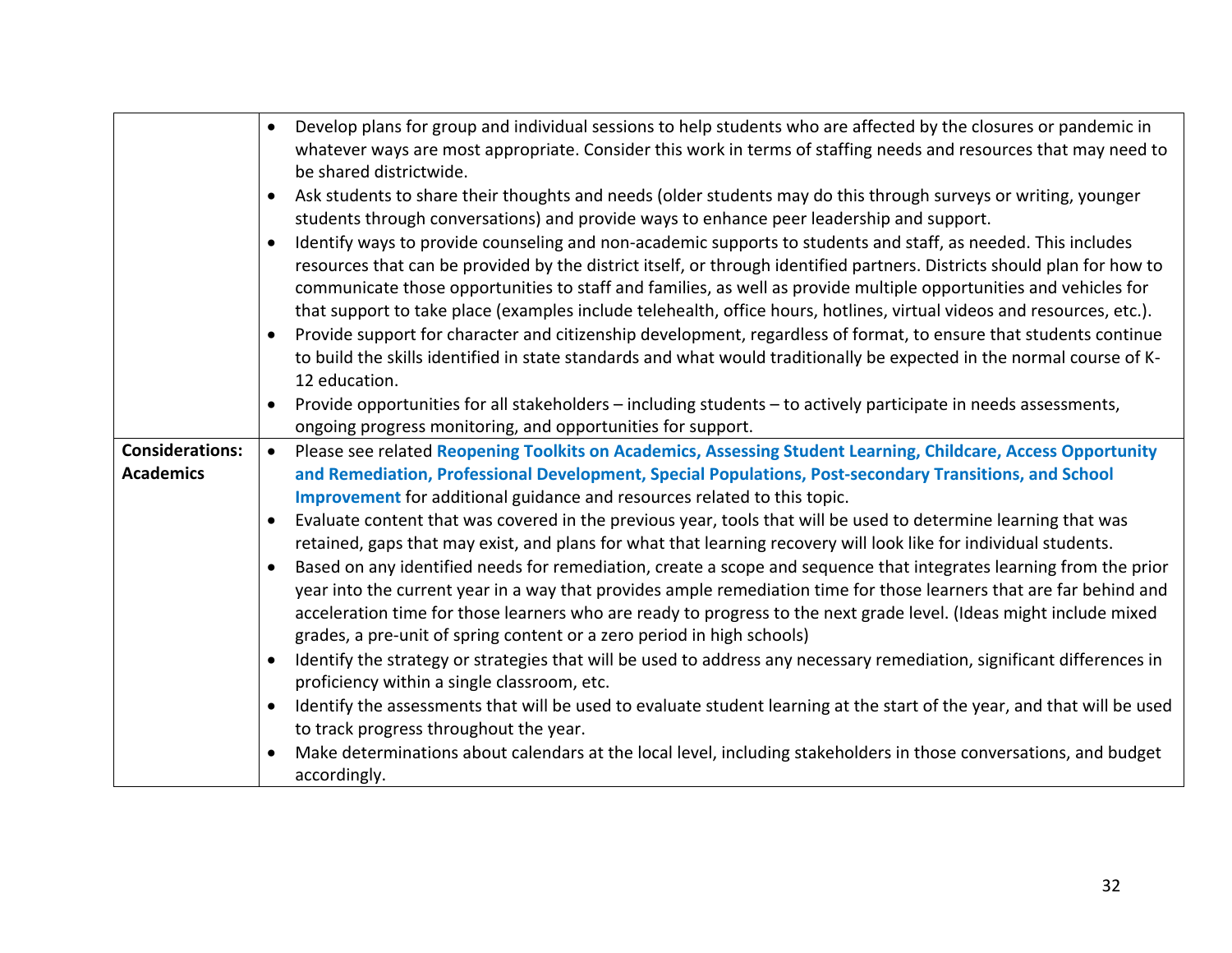|                                        | Potentially adjust traditional school day blocks to account for additional remediation time or small group<br>$\bullet$<br>instruction. Share staffing resources accordingly or rotate teachers in ways that allow for specialization or develop<br>master schedules that reduce student transitions (such as moving an 8-hour block into four by four blocks).<br>Consider incorporating a character and citizenship development program for students as a way to ensure ongoing<br>$\bullet$<br>and consistent positive interactions. Please note that a free set of instructional materials will be available to all<br>Tennessee districts in Spring 2021.                                                                                                                                                                                                                                                                                                                                                                                                                                                                                                                                                                                                 |
|----------------------------------------|----------------------------------------------------------------------------------------------------------------------------------------------------------------------------------------------------------------------------------------------------------------------------------------------------------------------------------------------------------------------------------------------------------------------------------------------------------------------------------------------------------------------------------------------------------------------------------------------------------------------------------------------------------------------------------------------------------------------------------------------------------------------------------------------------------------------------------------------------------------------------------------------------------------------------------------------------------------------------------------------------------------------------------------------------------------------------------------------------------------------------------------------------------------------------------------------------------------------------------------------------------------|
|                                        | Plan for the needs of high school students who may have experienced significant disruptions: missed ACT or SAT,<br>$\bullet$<br>concerns with AP or IB courses and tests, disruption in dual credit and work-based learning opportunities,<br>interruptions or other challenges with their selected pathways, etc.                                                                                                                                                                                                                                                                                                                                                                                                                                                                                                                                                                                                                                                                                                                                                                                                                                                                                                                                             |
|                                        | Create plans for how remediation and review will occur at the start of the year and address the individual needs of<br>students who may be advanced on grade level standards, on-track, or in need of additional support and<br>remediation. Ensure that all plans include the ways that teachers and instructional leaders will support instruction.<br>Identify any extended learning opportunities that the school or district may provide, in what scenarios, and in what<br>format. This might include supplemental virtual opportunities, various structures related to individual or small                                                                                                                                                                                                                                                                                                                                                                                                                                                                                                                                                                                                                                                              |
|                                        | group settings, incorporating local service providers.<br>Develop clear procedures and expectations for how student-specific plans will be reviewed and updated (including                                                                                                                                                                                                                                                                                                                                                                                                                                                                                                                                                                                                                                                                                                                                                                                                                                                                                                                                                                                                                                                                                     |
|                                        | those for students with disabilities, English learners, students with Section 504 accommodations, students with<br>behavior support plans, etc.)                                                                                                                                                                                                                                                                                                                                                                                                                                                                                                                                                                                                                                                                                                                                                                                                                                                                                                                                                                                                                                                                                                               |
| <b>Considerations:</b><br><b>Staff</b> | Please see related Reopening Toolkits on Staffing and Governance and Management for additional guidance and<br>$\bullet$<br>resources related to this topic.<br>Determine which staff have health risks or concerns and make adjustments (see Staffing Toolkit).<br>$\bullet$<br>Review the Families First Coronavirus Response Act (FFCRA) and create local processes to implement.<br>٠<br>Consider professional development for staff related to online or distance teaching in the case a change is needed<br>$\bullet$<br>(this may also include training and support for families).<br>Develop policies for substitute teachers and how the school and district will appropriately train them on<br>$\bullet$<br>procedures.<br>Consider and create plans to support the natural stress that may exist for many staff members related to the end of<br>last year and the potential adjustments in starting the new year.<br>Identify areas where professional learning is needed by staff (by roles and responsibilities), including what has been<br>$\bullet$<br>needed observationally, what has been requested, what additional resources may be required, how will follow-up<br>and ongoing coaching occur, and how will the training be delivered. |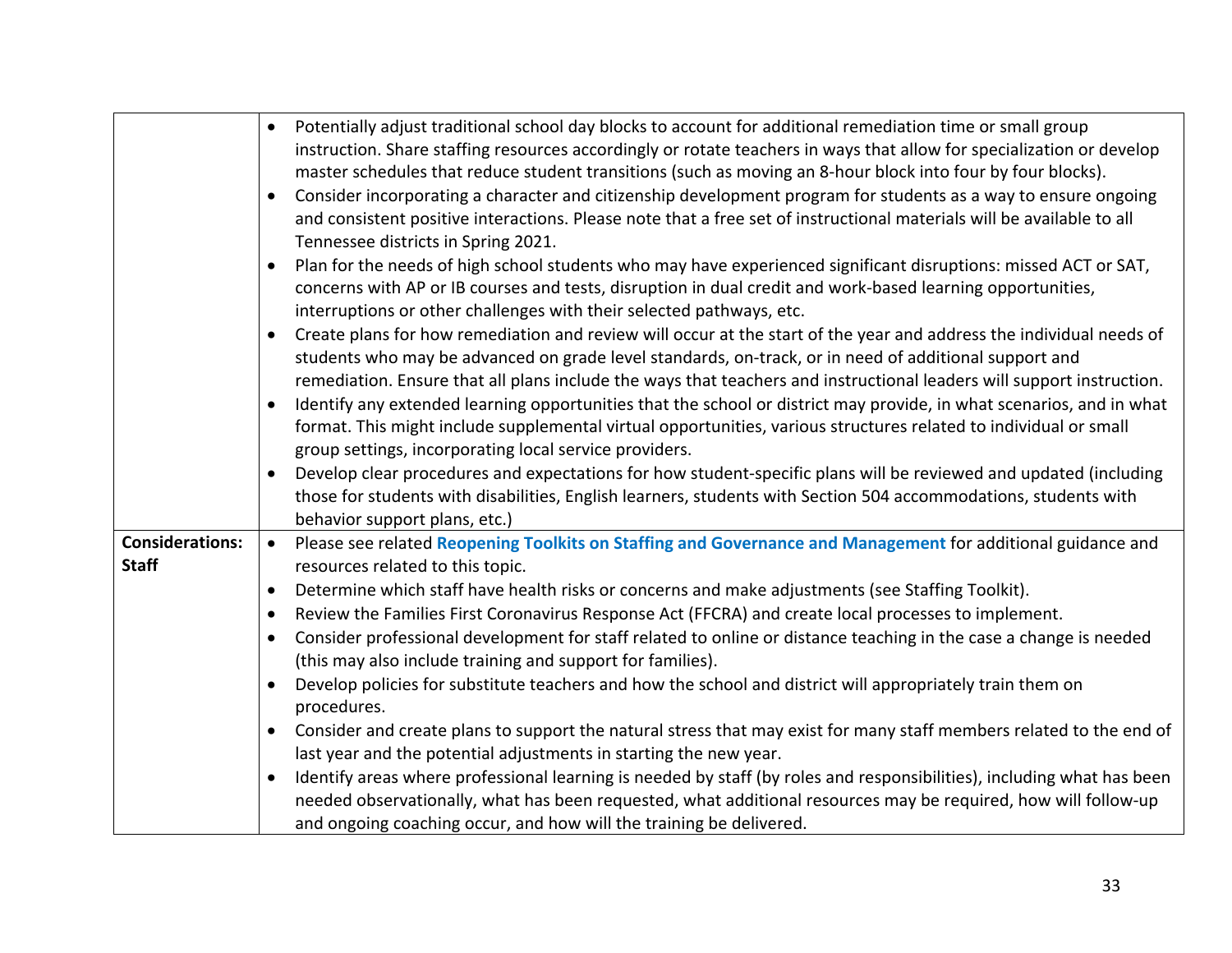|                                             | Depending on the model selected, determine what format professional learning will take place in and how that will<br>$\bullet$<br>impact professional development logistics, needs, etc.<br>Determine how staff will be able to engage effectively and meaningfully in professional development, and how that<br>will be extended to various staff members.                                                                                                                                                                                                                                                                                                                                                                                                                                                                                                                                                                                                                                                                                                                                                                                                                                                                                                                                                                                                                                                                                                                                                                                                                                                                                                                                                                                                                                                                                                                                                                                                                                                                                                                                                                                                                                                                                                                                                                                                                                                 |
|---------------------------------------------|-------------------------------------------------------------------------------------------------------------------------------------------------------------------------------------------------------------------------------------------------------------------------------------------------------------------------------------------------------------------------------------------------------------------------------------------------------------------------------------------------------------------------------------------------------------------------------------------------------------------------------------------------------------------------------------------------------------------------------------------------------------------------------------------------------------------------------------------------------------------------------------------------------------------------------------------------------------------------------------------------------------------------------------------------------------------------------------------------------------------------------------------------------------------------------------------------------------------------------------------------------------------------------------------------------------------------------------------------------------------------------------------------------------------------------------------------------------------------------------------------------------------------------------------------------------------------------------------------------------------------------------------------------------------------------------------------------------------------------------------------------------------------------------------------------------------------------------------------------------------------------------------------------------------------------------------------------------------------------------------------------------------------------------------------------------------------------------------------------------------------------------------------------------------------------------------------------------------------------------------------------------------------------------------------------------------------------------------------------------------------------------------------------------|
| <b>Considerations:</b><br><b>Operations</b> | Please see related Reopening Toolkits on Finance, Nutrition, Technology, Transportation, Consolidated Funding,<br>$\bullet$<br>and Communications for additional guidance and resources related to this topic.<br>For any operational procedure, clear signage using both words and graphics will be necessary to reinforce and<br>clarify expectations.<br>Consider and create plans for how people enter and exit the building, and who may be allowed in different parts of<br>$\bullet$<br>the building to reduce traffic and congestion.<br>Plan for limiting or reducing daily movement of students in non-classroom environments for meals, recess, one-way<br>traffic or split lanes for hallways, bathroom use, etc.<br>Teachers rotate classrooms and allow students to remain in cohorts together<br>$\bullet$<br>Review building capacity and space and consider layout, alternative space, etc. (as outlined in the appendix) to<br>$\bullet$<br>account for 6-foot distancing, all students facing the same way, and clear marking for routes and access.<br>If using buses, consider safety measures like how the bus is loaded, where students sit (every other seat and/or<br>row), multiple routes, disinfection procedures, additional driver capacity and costs, etc.<br>Ways to account for extra-curricular activities (clubs, sports, band, etc.) and how social distancing measures may<br>$\bullet$<br>impact how they are managed.<br>Determine and clearly communicate visitor guidelines and protocols including family members to reduce crowding.<br>٠<br>Develop a plan for more in-depth cleaning protocols and procedures for the facility, with a focus on heavily<br>$\bullet$<br>trafficked or used areas like light switches, handles, tables and chairs, materials and supplies, and other shared<br>resources.<br>Provide professional development on any requirements within the operational plan including: school site staff<br>related to training on personal hygiene and new or revised building procedures, health screens that may be<br>required at the local level, disinfection of buses between routes, etc This should also be considered for temporary,<br>new or substitute staff during the year.<br>Provide ample opportunities for stakeholders to learn about the operations, ask questions, and discuss impact and<br>$\bullet$<br>implications. |
|                                             | 34                                                                                                                                                                                                                                                                                                                                                                                                                                                                                                                                                                                                                                                                                                                                                                                                                                                                                                                                                                                                                                                                                                                                                                                                                                                                                                                                                                                                                                                                                                                                                                                                                                                                                                                                                                                                                                                                                                                                                                                                                                                                                                                                                                                                                                                                                                                                                                                                          |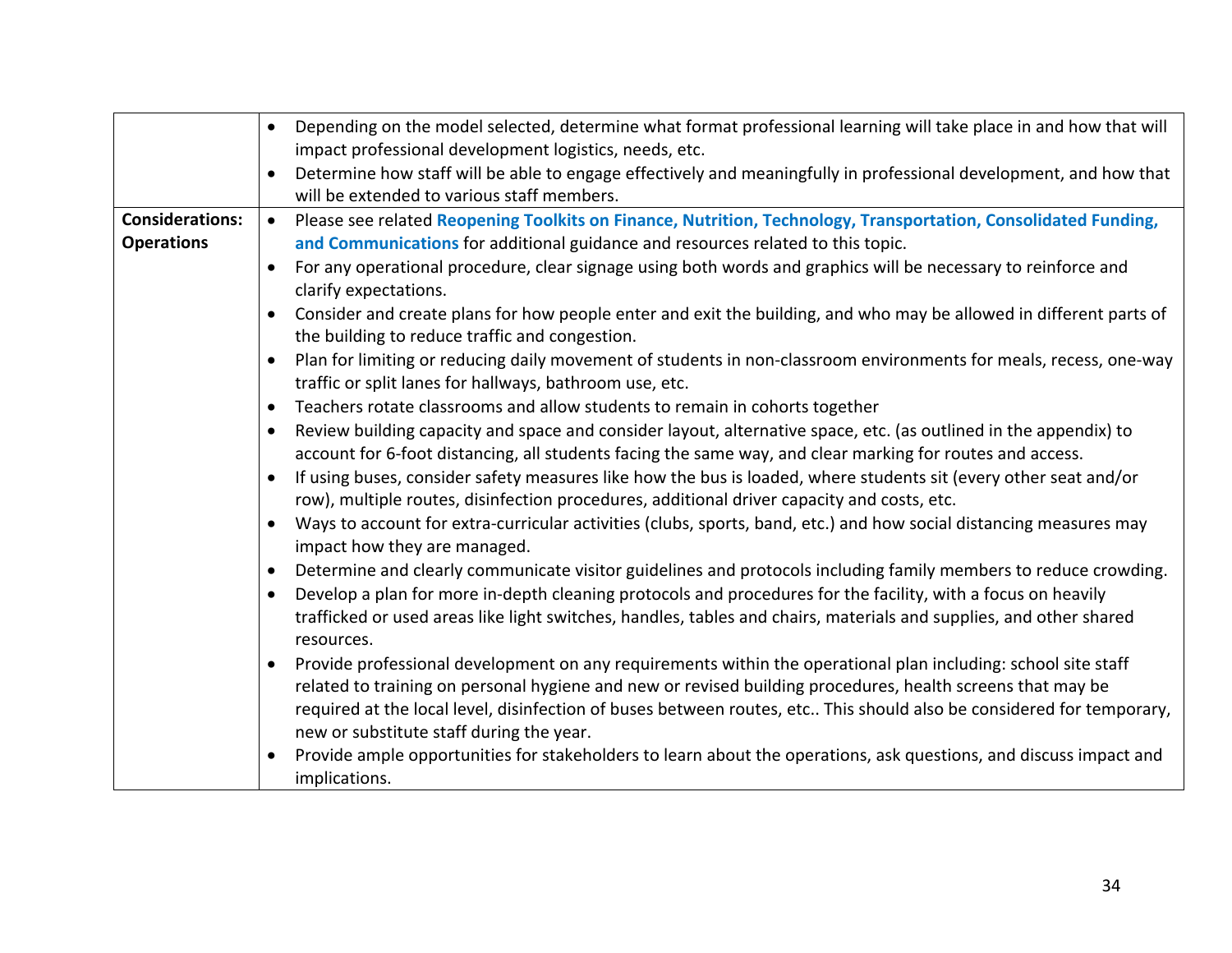# **CATEGORY 2 – ALL STUDENTS PARTICIPATE IN VIRTUAL AND DISTANCE EDUCATION**

 All districts engaged in some form of distance education in Spring 2020. It will be critical for districts to conduct a thorough an analysis for what did and did not work in those months.

|                    | <b>Fulltime Distance Education</b>                                                                              | Self-Paced or Semi-Independent                                                                                                                                                                                                                                                                          |  |
|--------------------|-----------------------------------------------------------------------------------------------------------------|---------------------------------------------------------------------------------------------------------------------------------------------------------------------------------------------------------------------------------------------------------------------------------------------------------|--|
| <b>Description</b> | Students are enrolled in a fulltime education program or<br>school. This may be done either through an existing | Students are enrolled in a self-paced program of study,<br>either through an existing platform adopted by local                                                                                                                                                                                         |  |
|                    | platform provided by the district or school or students are                                                     | districts and schools or through recommended programs.                                                                                                                                                                                                                                                  |  |
|                    | enrolled in a virtual school. As a note, full sets of                                                           | This may also include packet-based instruction with virtual                                                                                                                                                                                                                                             |  |
|                    | instructional materials, with videos and assessments will                                                       | teacher support.                                                                                                                                                                                                                                                                                        |  |
|                    | be provided at no cost to all districts in Tennessee in order                                                   |                                                                                                                                                                                                                                                                                                         |  |
|                    | to provide an option for distance education, should it be<br>needed.                                            | If a district is interested, this option is best suited for<br>schools that already use some version of self-paced<br>instruction. There is a significant amount of support and<br>onboarding necessary to implement this model well, so<br>without experience, it would not be recommended<br>broadly. |  |
| <b>Strengths</b>   | Having a strong fulltime program in place is a necessity if a                                                   | This is the easiest model operationally, as it requires                                                                                                                                                                                                                                                 |  |
|                    | district is not able to physically return to school.                                                            | identifying work, assigning it, and checking in.                                                                                                                                                                                                                                                        |  |
|                    | A coherent set of instructional materials and practices will                                                    |                                                                                                                                                                                                                                                                                                         |  |
|                    | provide a significantly stronger learning experience.                                                           |                                                                                                                                                                                                                                                                                                         |  |
| <b>Challenges</b>  | Distance learning has not been shown to have the same                                                           | Students will likely move at different paces based on non-                                                                                                                                                                                                                                              |  |
|                    | effectiveness as in-person instruction when significant and                                                     | academic factors such as familial oversight, ability for                                                                                                                                                                                                                                                |  |
|                    | intentional professional development and student                                                                | families to support student learning, access to resources,                                                                                                                                                                                                                                              |  |
|                    | supports are not in place. Districts should plan to provide<br>such supports and include significant practice   | etc. This option is more likely to create greater gaps<br>between groups of students.                                                                                                                                                                                                                   |  |
|                    | opportunities for students and staff.                                                                           |                                                                                                                                                                                                                                                                                                         |  |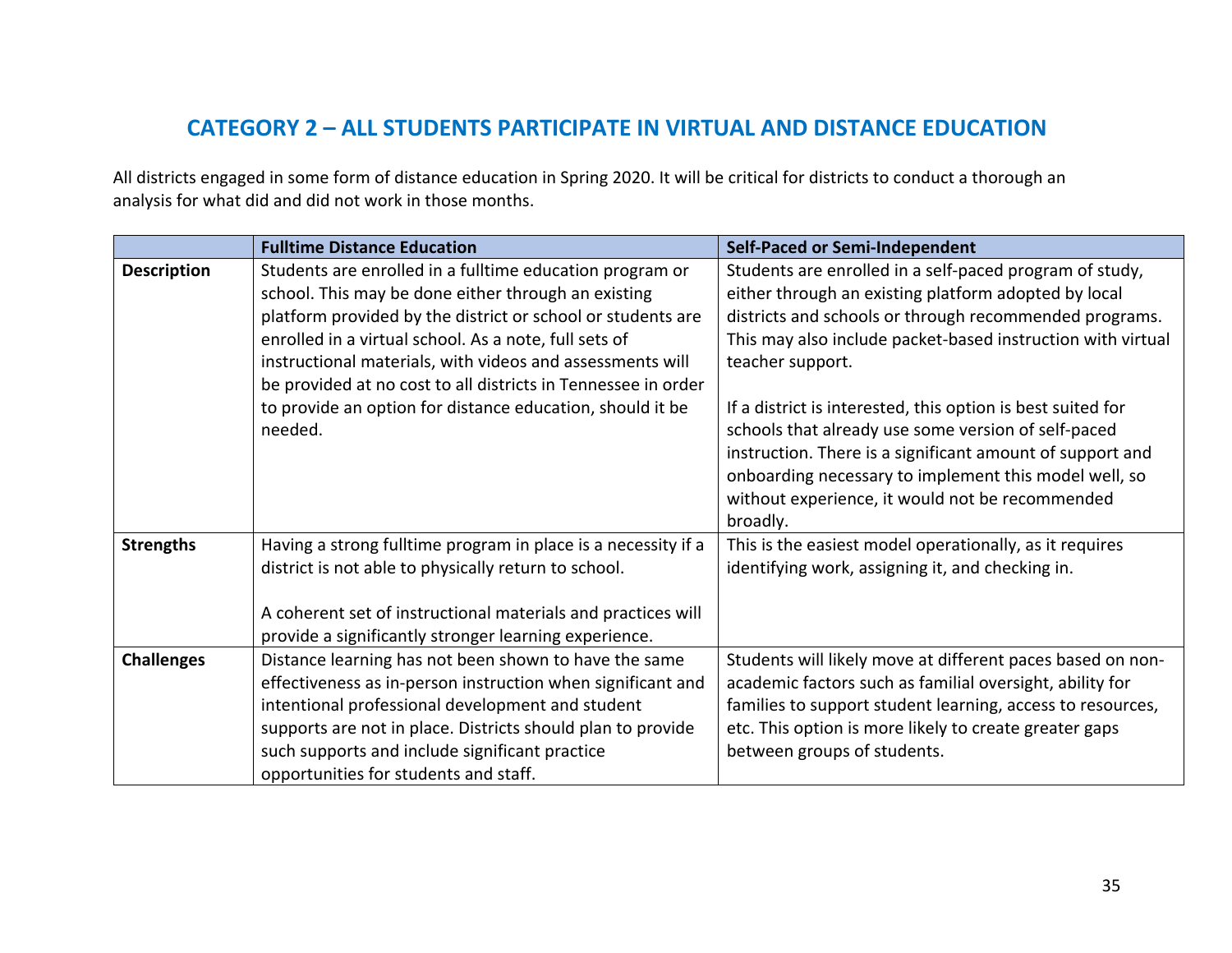| <b>Considerations:</b> | $\bullet$ | Please see related Reopening Toolkits on Health, Counseling, Social Distancing, and Wellbeing and Mental Health                                                                                                                                                                                                                                                                                                                                                                        |
|------------------------|-----------|----------------------------------------------------------------------------------------------------------------------------------------------------------------------------------------------------------------------------------------------------------------------------------------------------------------------------------------------------------------------------------------------------------------------------------------------------------------------------------------|
| <b>Health and</b>      |           | for additional guidance and resources related to this topic.                                                                                                                                                                                                                                                                                                                                                                                                                           |
| <b>Wellness</b>        | $\bullet$ | Consider a rolling in-person or completely virtual back-to-school open house and welcome event. This will help<br>stakeholders.                                                                                                                                                                                                                                                                                                                                                        |
|                        | $\bullet$ | Find ways to have asynchronous and synchronous learning and engagement opportunities for students to talk with a<br>staff member and/or with each other, or to engage in related content. Integrate some of these opportunities into<br>academic programming.                                                                                                                                                                                                                          |
|                        |           | Conduct activities to boost district and school culture (ex. virtual staff coffee breaks, spirit days, themed dress days,<br>$etc.$ ).                                                                                                                                                                                                                                                                                                                                                 |
|                        | $\bullet$ | Identify ways to provide counseling and non-academic supports to students and staff, as needed. This includes<br>resources that can be provided by the district itself, or through identified partners. Districts should plan for how to<br>communicate those opportunities to staff and families, as well as provide multiple opportunities and vehicles for<br>that support to take place (examples include telehealth, office hours, hotlines, virtual videos and resources, etc.). |
|                        | $\bullet$ | Use state health agency guidance to clarify the role of counselors and school nurses, especially related to identifying<br>the impact of the virus on various populations, testing and screening procedures, supports that will be required for<br>the physical and mental health impacts of the virus, and the extent to which existing staff should provide versus<br>refer services.                                                                                                |
|                        | $\bullet$ | Provide support for character and citizenship development, regardless of format, to ensure that students continue<br>to build the skills identified in state standards and what would traditionally be expected in the normal course of K-12<br>education.                                                                                                                                                                                                                             |
|                        | $\bullet$ | Provide opportunities for all stakeholders - including students - to actively participate in needs assessments,<br>ongoing progress monitoring, and opportunities for support.                                                                                                                                                                                                                                                                                                         |
| <b>Considerations:</b> | $\bullet$ | Please see related Reopening Toolkits on Academics, Assessing Student Learning, Childcare, Access Opportunity                                                                                                                                                                                                                                                                                                                                                                          |
| <b>Academics</b>       |           | and Remediation, Professional Development, Special Populations, Post-secondary Transitions, and School                                                                                                                                                                                                                                                                                                                                                                                 |
|                        |           | Improvement for additional guidance and resources related to this topic.                                                                                                                                                                                                                                                                                                                                                                                                               |
|                        | $\bullet$ | Consider what resources will be used for online learning and include a clear schedule and set of expectations. Please                                                                                                                                                                                                                                                                                                                                                                  |
|                        |           | see the Academics Toolkit and the Continuity of Instruction planning documents, when available.                                                                                                                                                                                                                                                                                                                                                                                        |
|                        | $\bullet$ | Consider online or small-group in-person sessions to support families, staff, and students with the use of any                                                                                                                                                                                                                                                                                                                                                                         |
|                        |           | technology or platforms/resources being developed.                                                                                                                                                                                                                                                                                                                                                                                                                                     |
|                        |           | Create strategies for student engagement, checks for understanding and academic feedback to students                                                                                                                                                                                                                                                                                                                                                                                   |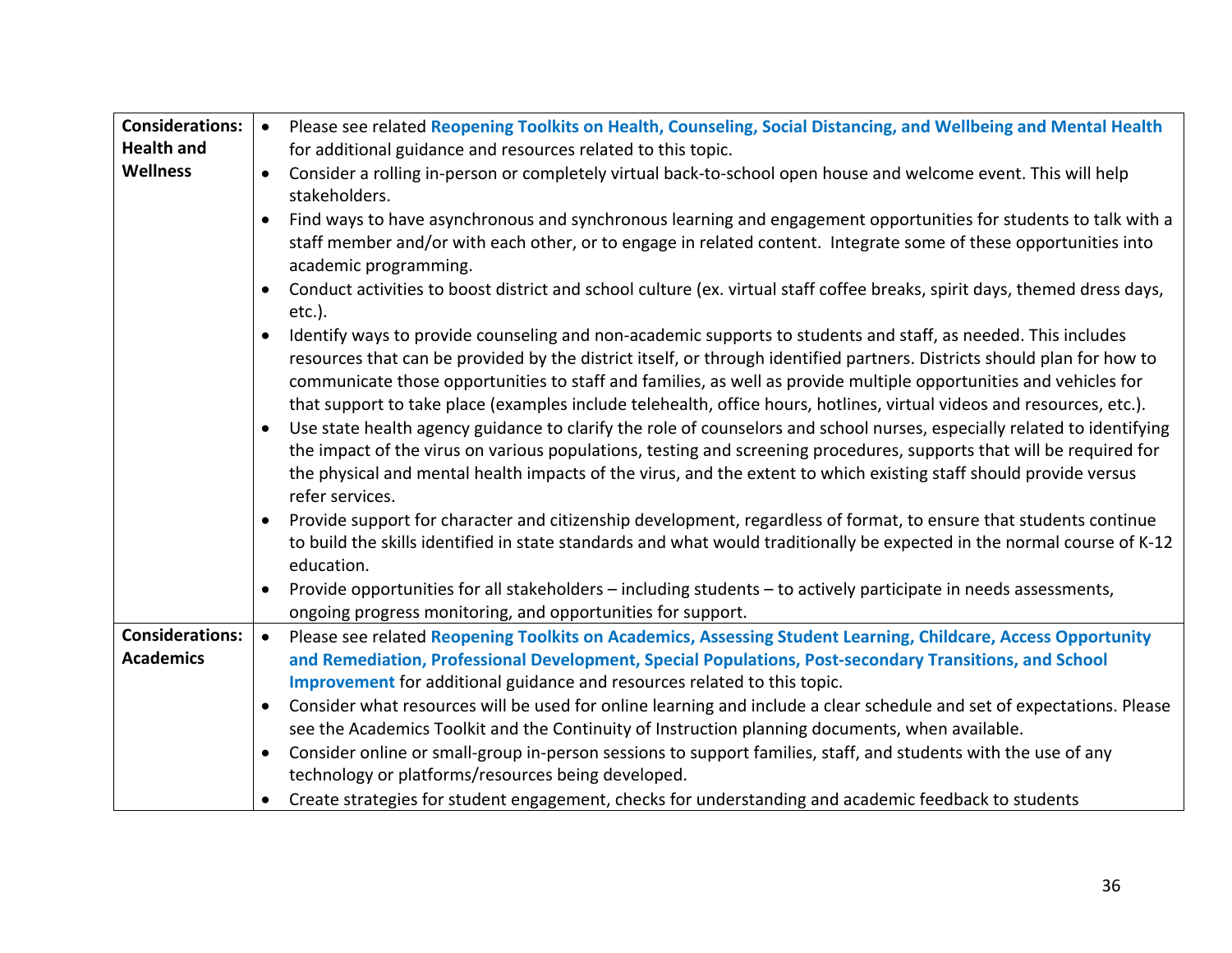|                                        | $\bullet$<br>$\bullet$ | Create individualized plans for all special populations to ensure that they have access and opportunity for high-<br>quality instruction. This would include students with disabilities, English learners, students in foster care, students<br>who are homeless or highly mobile, students with migrant families, etc.<br>Plan for additional resources needed to support students with enhanced or additional technology solutions, and the<br>costs associated with those solutions. |
|----------------------------------------|------------------------|-----------------------------------------------------------------------------------------------------------------------------------------------------------------------------------------------------------------------------------------------------------------------------------------------------------------------------------------------------------------------------------------------------------------------------------------------------------------------------------------|
| <b>Considerations:</b><br><b>Staff</b> | $\bullet$              | Please see related Reopening Toolkits on Staffing and Governance and Management for additional guidance and<br>resources related to this topic.                                                                                                                                                                                                                                                                                                                                         |
|                                        | $\bullet$              | Consider providing significant professional development for all staff members on how to effectively use any online<br>platforms or tools being considered.                                                                                                                                                                                                                                                                                                                              |
|                                        | $\bullet$              | Consider subject-specific supports for transitioning high quality materials to a digital environment.                                                                                                                                                                                                                                                                                                                                                                                   |
|                                        | $\bullet$              | Identify clear and consistent ways for administrators to engage with stakeholders virtually (stopping into lessons,<br>sending videos to families via email, etc.).                                                                                                                                                                                                                                                                                                                     |
|                                        |                        | Support professional development and peer-driven networks related to the pedagogy of virtual learning and ways to<br>plan and deliver content.                                                                                                                                                                                                                                                                                                                                          |
|                                        | $\bullet$              | Consider the separate needs for school administrators related to a virtual set-up and provide the necessary<br>professional development for those staff members related to supporting, coaching, monitoring, and adjusting their<br>interactions with teachers in a virtual environment related to lesson planning, delivery, and communication.                                                                                                                                        |
|                                        | $\bullet$              | Consider the use of mentoring and peer coaching. Potentially pair a technology-savvy teacher with less technology-<br>savvy peers to provide support.                                                                                                                                                                                                                                                                                                                                   |
|                                        | $\bullet$              | Working with staff, consider and clearly plan and communicate how staff observations and evaluations would take<br>place, including any feedback and support that would be provided.                                                                                                                                                                                                                                                                                                    |
|                                        | $\bullet$              | Consider the needs of substitute teachers in a virtual environment and how that would be facilitated related to<br>student engagement and interaction, any video access, and monitoring.                                                                                                                                                                                                                                                                                                |
|                                        | $\bullet$              | Identify the plan for onboarding new staff in a virtual environment, including introductions, trainings, resources,<br>school or district culture, etc.                                                                                                                                                                                                                                                                                                                                 |
|                                        |                        | Identify the ways in which staff will be supported during the year as they transition onto new teams and streams of<br>work.                                                                                                                                                                                                                                                                                                                                                            |
|                                        | $\bullet$              | Identify areas where professional learning is needed by staff (by roles and responsibilities), including what has been<br>needed observationally, what has been requested, what additional resources may be required, how will follow-up<br>and ongoing coaching occur, and how will the training be delivered.                                                                                                                                                                         |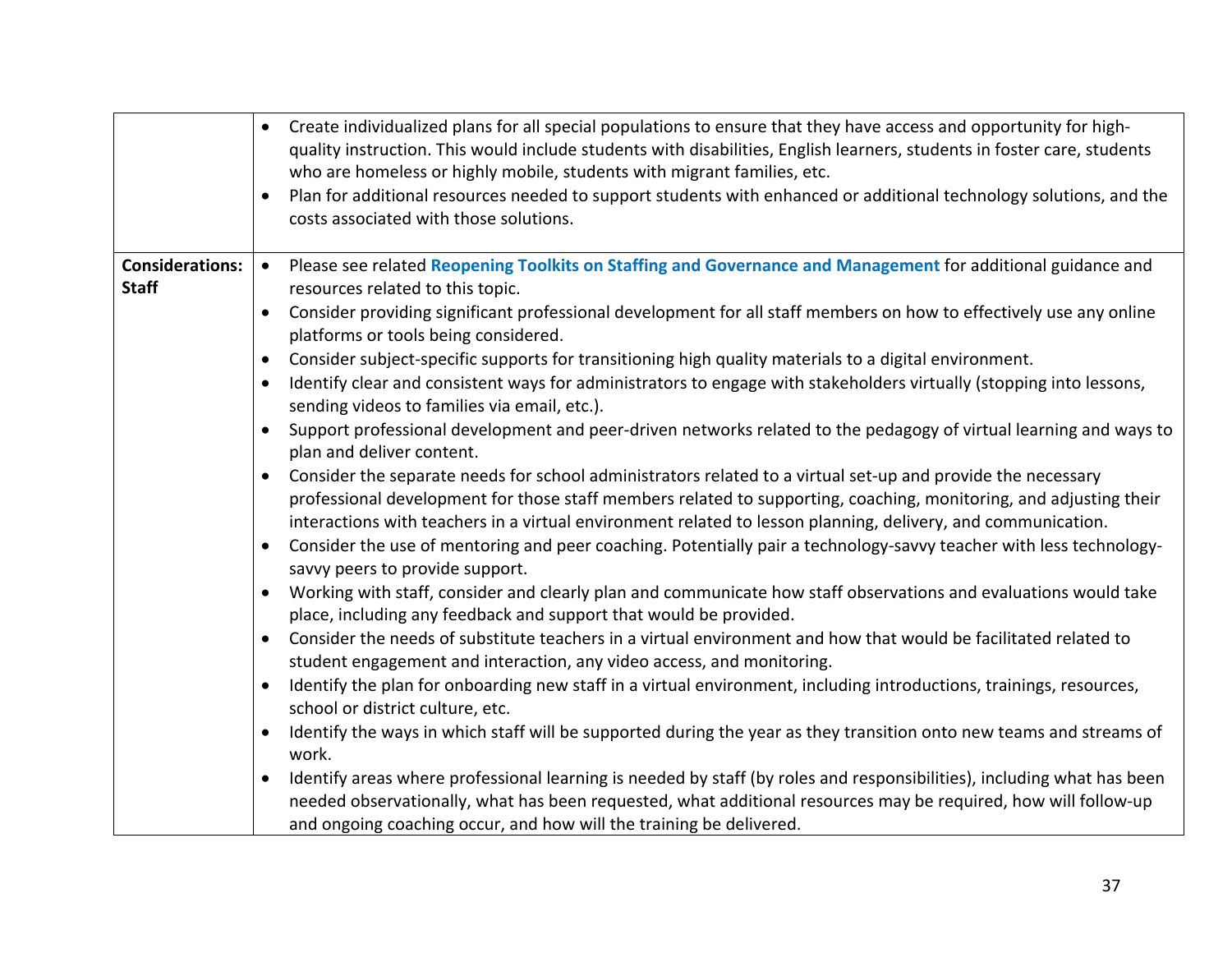|                                             | Depending on the model selected, what format will professional learning take place in and how will that impact<br>$\bullet$<br>session logistics, needs, etc.<br>Regardless of format, how will staff be able to engage effectively and meaningfully in professional development, and<br>$\bullet$                                                                                                                                                                                                                                                                                                                                                                                                                                                                                                                                                                                                                                                                                                                                                                                               |
|---------------------------------------------|--------------------------------------------------------------------------------------------------------------------------------------------------------------------------------------------------------------------------------------------------------------------------------------------------------------------------------------------------------------------------------------------------------------------------------------------------------------------------------------------------------------------------------------------------------------------------------------------------------------------------------------------------------------------------------------------------------------------------------------------------------------------------------------------------------------------------------------------------------------------------------------------------------------------------------------------------------------------------------------------------------------------------------------------------------------------------------------------------|
|                                             | how will that be extended to various staff members?                                                                                                                                                                                                                                                                                                                                                                                                                                                                                                                                                                                                                                                                                                                                                                                                                                                                                                                                                                                                                                              |
|                                             | How will all of these be adapted by roles and responsibilities? For example, how might school nurses, counselors,<br>$\bullet$                                                                                                                                                                                                                                                                                                                                                                                                                                                                                                                                                                                                                                                                                                                                                                                                                                                                                                                                                                   |
|                                             | special education teachers, P.E. teachers, and others receive consistent and commensurate support?                                                                                                                                                                                                                                                                                                                                                                                                                                                                                                                                                                                                                                                                                                                                                                                                                                                                                                                                                                                               |
| <b>Considerations:</b><br><b>Operations</b> | Please see related Reopening Toolkits on Finance, Nutrition, Technology, Transportation, Consolidated Funding,<br>$\bullet$<br>and Communications for additional guidance and resources related to this topic.                                                                                                                                                                                                                                                                                                                                                                                                                                                                                                                                                                                                                                                                                                                                                                                                                                                                                   |
|                                             | Nutrition: consider the needs of food distribution to students and the most cost-effective ways to conduct meal<br>$\bullet$<br>preparation and delivery. Consideration should also be given to staff health and districts should prepare for fully<br>packaged meals, silverware, and seasoning. Please see Nutrition Toolkit when available.                                                                                                                                                                                                                                                                                                                                                                                                                                                                                                                                                                                                                                                                                                                                                   |
|                                             | Technology: Schools should have a clear plan for how technology and access will be distributed, monitored, and<br>$\bullet$<br>effectively used. This should include security and child protection protocols. This should be clearly communicated to<br>all stakeholders, with appropriate training (which may include a brief "return to school" in very small, staggered<br>waves for students and staff). It is strongly recommended that a Help Desk or Technical Assistance Center be<br>provided for families and staff who have issues with the use of devices or the internet, need help navigating the<br>technology, and/or who need to exchange a broken or damaged machine. Please see the IT Toolkit when available.<br>Districts should plan for any migration to long-term technology needs and platforms, including issues related to<br>$\bullet$<br>supply chain concerns with acquiring, distributing, accounting for and supporting technology.<br>Districts should consider bandwidth of their existing structure and what would need to be adjusted to meet a<br>$\bullet$ |
|                                             | greater demand.                                                                                                                                                                                                                                                                                                                                                                                                                                                                                                                                                                                                                                                                                                                                                                                                                                                                                                                                                                                                                                                                                  |
|                                             | Online safety and security should be prioritized, and districts should consider what safeguards need to be in place<br>$\bullet$<br>for children to be protected.                                                                                                                                                                                                                                                                                                                                                                                                                                                                                                                                                                                                                                                                                                                                                                                                                                                                                                                                |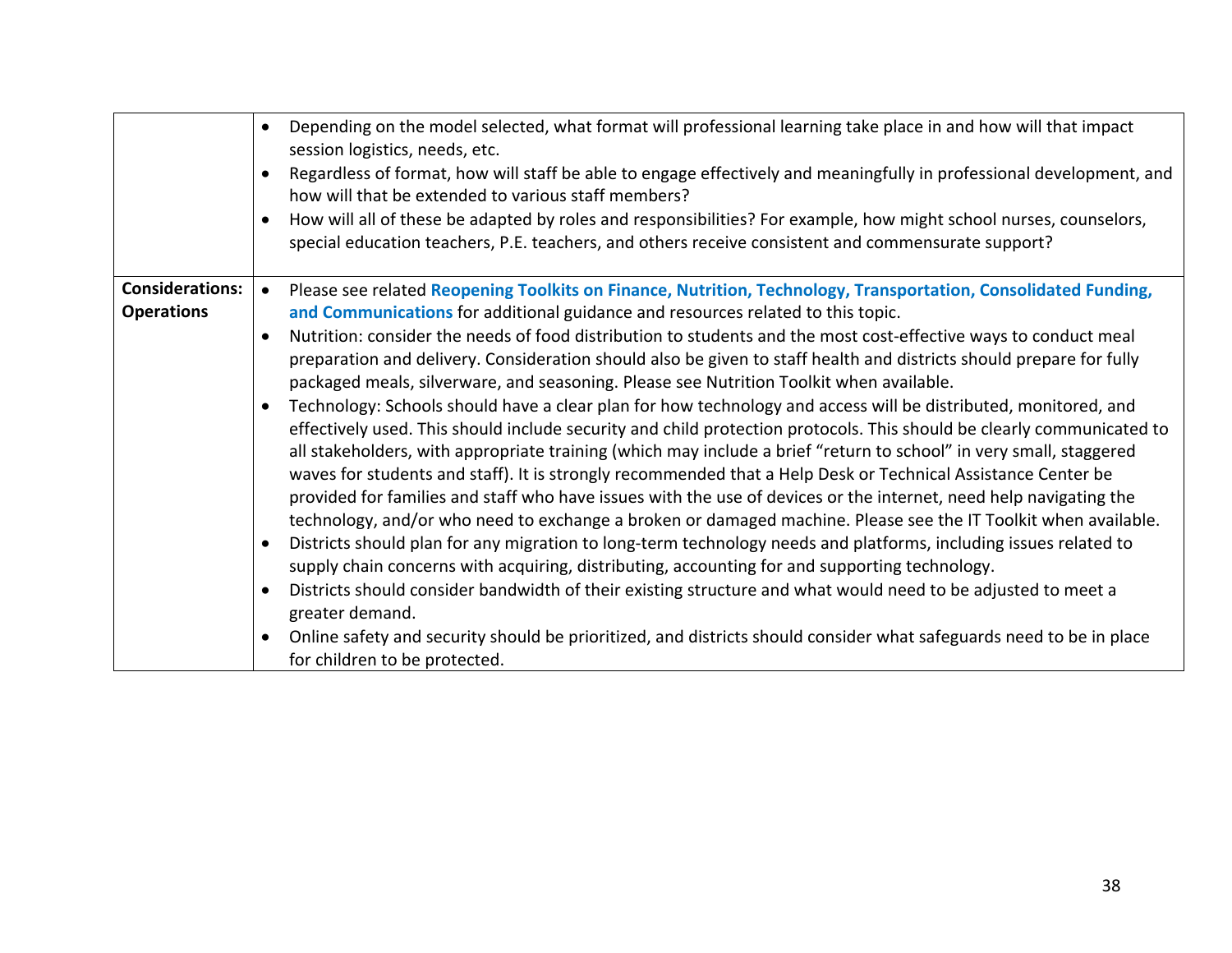## **CATEGORY 3 – SOME STUDENTS IN PHYSICAL BUILDINGS AND SOME STUDENTS VIRTUAL**

|                    | <b>Split Days</b>                                                                                                                                                                                                                                                                                                                         | <b>Alternating Days</b>                                                                                                                                                                                                                                                                                                              | <b>Physical Attendance Based on Need</b>                                                                                                                                                                                                                                      |
|--------------------|-------------------------------------------------------------------------------------------------------------------------------------------------------------------------------------------------------------------------------------------------------------------------------------------------------------------------------------------|--------------------------------------------------------------------------------------------------------------------------------------------------------------------------------------------------------------------------------------------------------------------------------------------------------------------------------------|-------------------------------------------------------------------------------------------------------------------------------------------------------------------------------------------------------------------------------------------------------------------------------|
| <b>Description</b> | Students attend half days at school<br>and half days virtually.                                                                                                                                                                                                                                                                           | Students attend alternating days of<br>instruction, typically on a 2-week<br>cycle. For example, a student may be<br>in school Monday, Wednesday, and<br>Friday on Week A and then Tuesday<br>and Thursday on Week B.                                                                                                                | Schools allow for some students to be<br>physically in school while others<br>attend school virtually. Distance<br>instruction can occur in synchronous<br>format (livestream the class), through<br>recordings, or similar.                                                  |
| <b>Strengths</b>   | Students are able to receive in-person<br>instruction every day and in-person<br>instruction can focus on core subject<br>areas.<br>While there are still challenges with<br>family employment considerations,<br>the consistency of the schedule may<br>be more manageable for employers<br>(or households with more than one<br>adult). | It allows for children to be in school<br>buildings and receive at least 50% of<br>the year with direct, in-person<br>instruction.<br>It provides families with full-day<br>coverage, which may help with work<br>schedules.                                                                                                         | Students with the greatest needs<br>receive the core, in-person<br>instruction.<br>Students who require special services<br>(IEPs, ESL, behavioral support, etc.)<br>will have regular access to those<br>services.                                                           |
| <b>Challenges</b>  | Attending in half day increments may<br>present challenges from a family<br>employment perspective.<br>Non-core areas will likely not be<br>prioritized and may impact overall<br>student learning and progress in<br>those areas.                                                                                                        | It may be difficult for families to<br>manage fulltime work schedules and<br>inconsistent childcare needs.<br>There will still be the need to have<br>distance or remote instruction on "off<br>days," which doubles the workload of<br>some educators as they work to teach<br>and may need to support students<br>who are at home. | Students may receive different<br>learning opportunities and some<br>students who might be able to<br>accelerate their learning will not be<br>able to do so in a distance format.<br>Schools will still be managing multiple<br>set-ups, which may require more<br>capacity. |
|                    |                                                                                                                                                                                                                                                                                                                                           |                                                                                                                                                                                                                                                                                                                                      | 39                                                                                                                                                                                                                                                                            |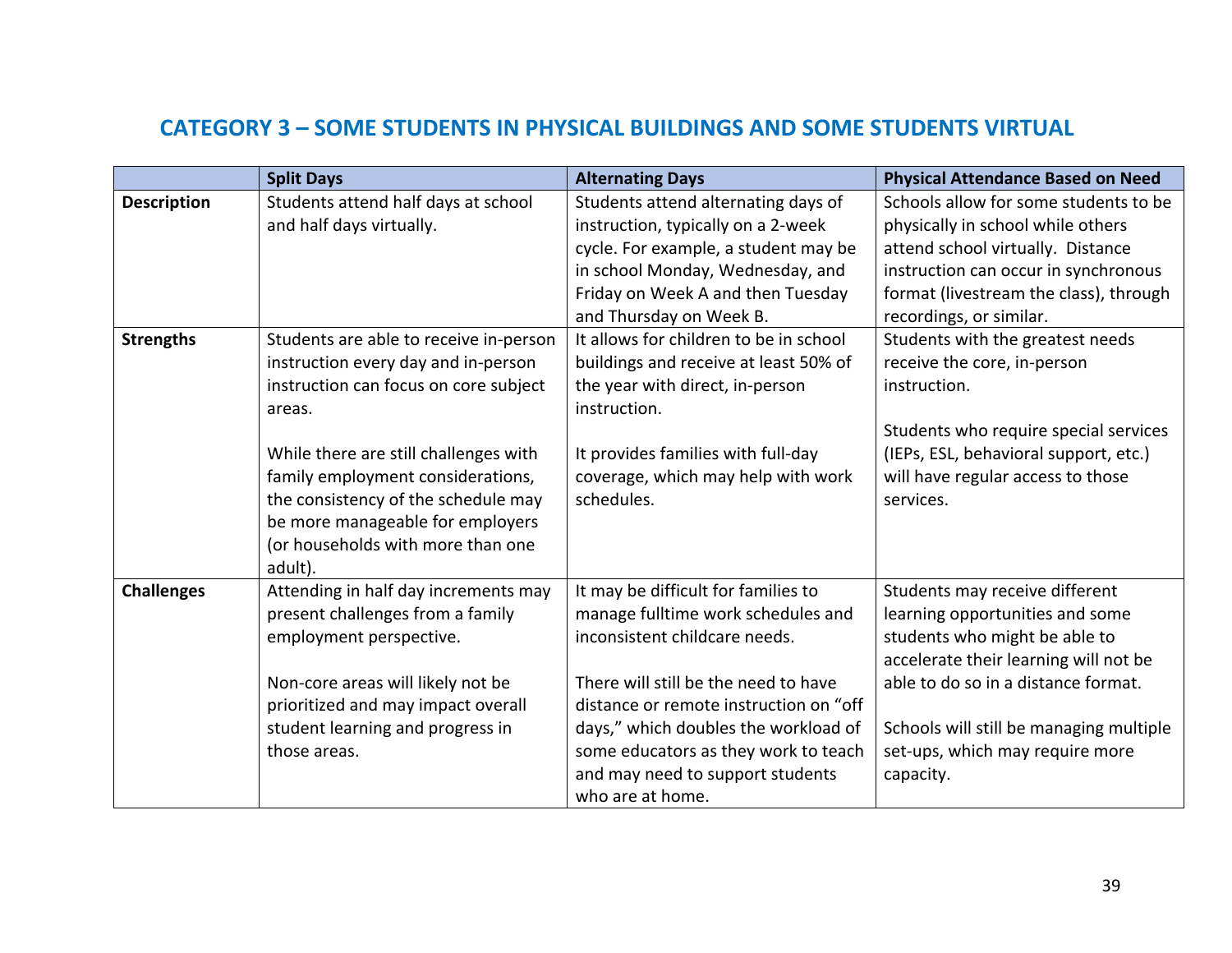|                        |                                                                                                                            |                                                                                                                         | It may be difficult for families with                                                                                  |  |
|------------------------|----------------------------------------------------------------------------------------------------------------------------|-------------------------------------------------------------------------------------------------------------------------|------------------------------------------------------------------------------------------------------------------------|--|
|                        |                                                                                                                            |                                                                                                                         | "at-home" students to manage                                                                                           |  |
|                        |                                                                                                                            |                                                                                                                         | fulltime work schedules and                                                                                            |  |
|                        |                                                                                                                            |                                                                                                                         | inconsistent childcare needs.                                                                                          |  |
| <b>Flexibilities</b>   | Schools may look to allow for certain                                                                                      | Students may attend school on                                                                                           | Schools may allow some families to                                                                                     |  |
|                        | vulnerable populations to be                                                                                               | consistent alternating days such as                                                                                     | voluntarily opt to educate their                                                                                       |  |
|                        | permitted to be in school for the full                                                                                     | Mondays and Wednesdays or                                                                                               | students at home due to health                                                                                         |  |
|                        | day, pending space. This may require                                                                                       | Tuesdays and Thursdays every week,                                                                                      | considerations or the presence of full-                                                                                |  |
|                        | alternative classroom space or repeat                                                                                      | and then either split Friday in half or                                                                                 | time care. That may allow for more                                                                                     |  |
|                        | instruction.                                                                                                               | attend every other Friday.                                                                                              | students to attend in-person.                                                                                          |  |
|                        |                                                                                                                            | Students could also have alternating<br>weeks.                                                                          | If there is capacity, there may be the<br>opportunity to allow for students to<br>rotate in-person instruction on pre- |  |
|                        |                                                                                                                            | Students could also be blocked into                                                                                     | set schedules, so that some in-person                                                                                  |  |
|                        |                                                                                                                            | age groups, with younger students                                                                                       | instruction occurs.                                                                                                    |  |
|                        |                                                                                                                            | attending full time and older students                                                                                  |                                                                                                                        |  |
|                        |                                                                                                                            | learning from home.                                                                                                     |                                                                                                                        |  |
| <b>Considerations:</b> | $\bullet$                                                                                                                  | Please review the guidance from Category 1 and Category 2.                                                              |                                                                                                                        |  |
| <b>Health</b>          | $\bullet$                                                                                                                  | Health and sanitation practices will need to be clearly articulated if different groups of students are rotating        |                                                                                                                        |  |
|                        | through shared spaces.                                                                                                     |                                                                                                                         |                                                                                                                        |  |
| <b>Considerations:</b> | Please see related Reopening Toolkits on Academics, Assessing Student Learning, Childcare, Access Opportunity<br>$\bullet$ |                                                                                                                         |                                                                                                                        |  |
| <b>Academics</b>       | and Remediation, Professional Development, Special Populations, and School Improvement for additional                      |                                                                                                                         |                                                                                                                        |  |
|                        | guidance and resources related to this topic.                                                                              |                                                                                                                         |                                                                                                                        |  |
|                        | In all cases, the health and safety of students and staff as they relate to the risk of direct and indirect impacts of     |                                                                                                                         |                                                                                                                        |  |
|                        |                                                                                                                            | COVID-19 are paramount. Robust policies and procedures must be in place for the prevention, identification, and         |                                                                                                                        |  |
|                        | mitigation of spread of COVID-19 prior to consideration of in-person learning.                                             |                                                                                                                         |                                                                                                                        |  |
|                        | Please review the guidance from Category 1 and Category 2.<br>$\bullet$                                                    |                                                                                                                         |                                                                                                                        |  |
|                        |                                                                                                                            | Health, personal hygiene and disinfection practices will need to be clearly articulated if different groups of students |                                                                                                                        |  |
|                        | are rotating through shared spaces.                                                                                        |                                                                                                                         |                                                                                                                        |  |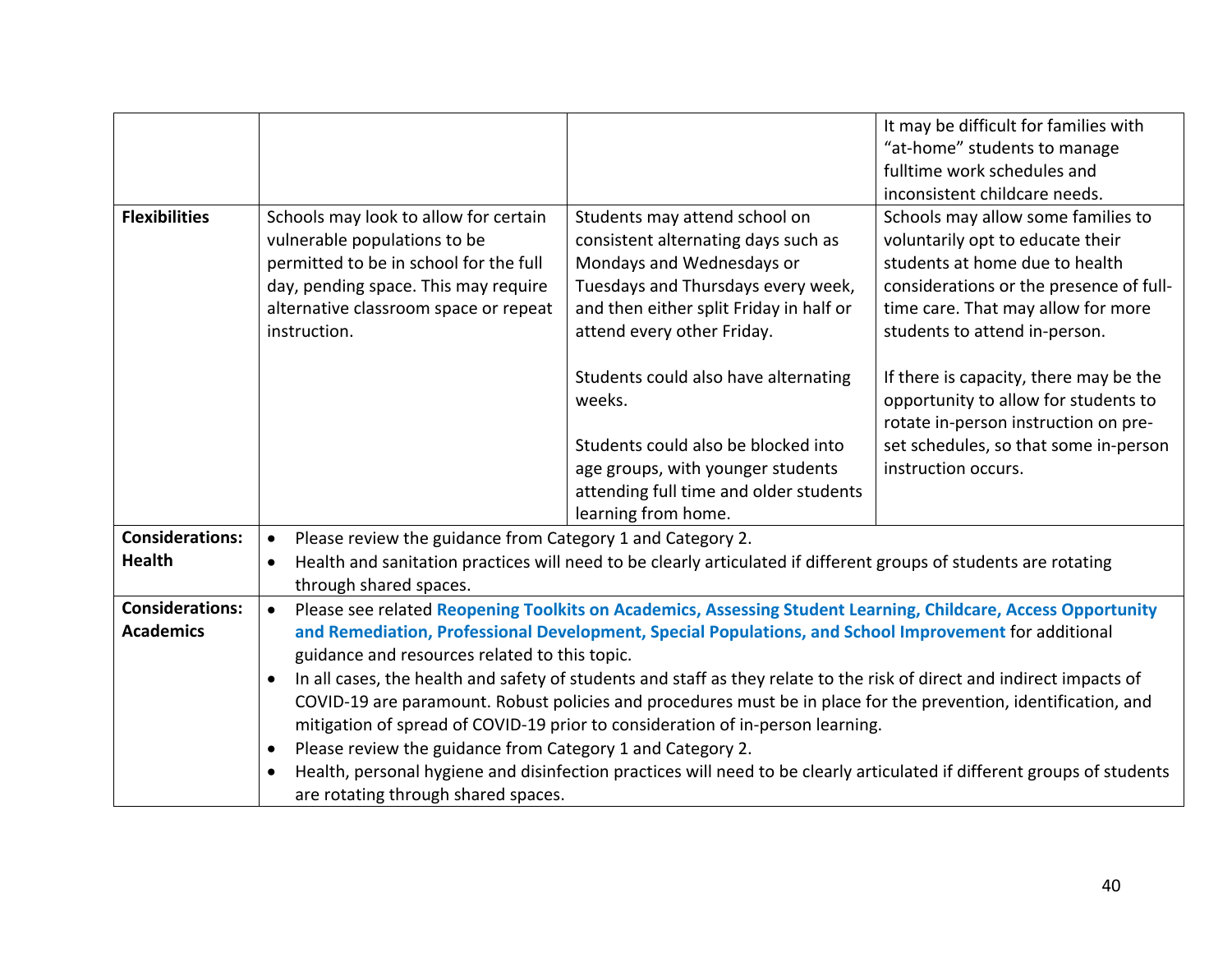|                        | Ensure that virtual instruction can be delivered in a flexible way throughout the day, to accommodate different<br>$\bullet$<br>family needs.                                                                                                                                                                   |  |
|------------------------|-----------------------------------------------------------------------------------------------------------------------------------------------------------------------------------------------------------------------------------------------------------------------------------------------------------------|--|
|                        | Ensure that the content, scope and sequence, and assessments for in person instruction mirror the instruction for<br>digital learning                                                                                                                                                                           |  |
|                        | Consider the needs of children with disabilities and when/how services will be provided and what transportation<br>may be necessary.                                                                                                                                                                            |  |
| <b>Considerations:</b> | Please review the guidance from Category 1 and Category 2.<br>$\bullet$                                                                                                                                                                                                                                         |  |
| <b>Staff</b>           | Schedule staff to be placed in the environment and context to which they are best suited or the context where they<br>should be placed due to health reasons. Where available, student achievement and staff satisfaction should be<br>considered.                                                              |  |
|                        | Ensure that all staff schedules and expectations are clear and include sufficient professional development and<br>support.                                                                                                                                                                                      |  |
|                        | Identify areas where professional learning is needed by staff (by roles and responsibilities), including what has been<br>needed observationally, what has been requested, what additional resources may be required, how will follow-up<br>and ongoing coaching occur, and how will the training be delivered. |  |
|                        | Depending on the model selected, what format will professional learning take place in and how will that impact<br>session logistics, needs, etc.                                                                                                                                                                |  |
|                        | Regardless of format, how will staff be able to engage effectively and meaningfully in professional development,<br>and how will that be extended to various staff members?                                                                                                                                     |  |
| <b>Considerations:</b> | Please review the guidance from Category 1 and Category 2.<br>$\bullet$                                                                                                                                                                                                                                         |  |
| <b>Operations</b>      | Consider what attendance policies may need to be adjusted and how attendance will be appropriately and<br>٠                                                                                                                                                                                                     |  |
|                        | accurately taken, aligned to State Board policy and approved plans from the department.                                                                                                                                                                                                                         |  |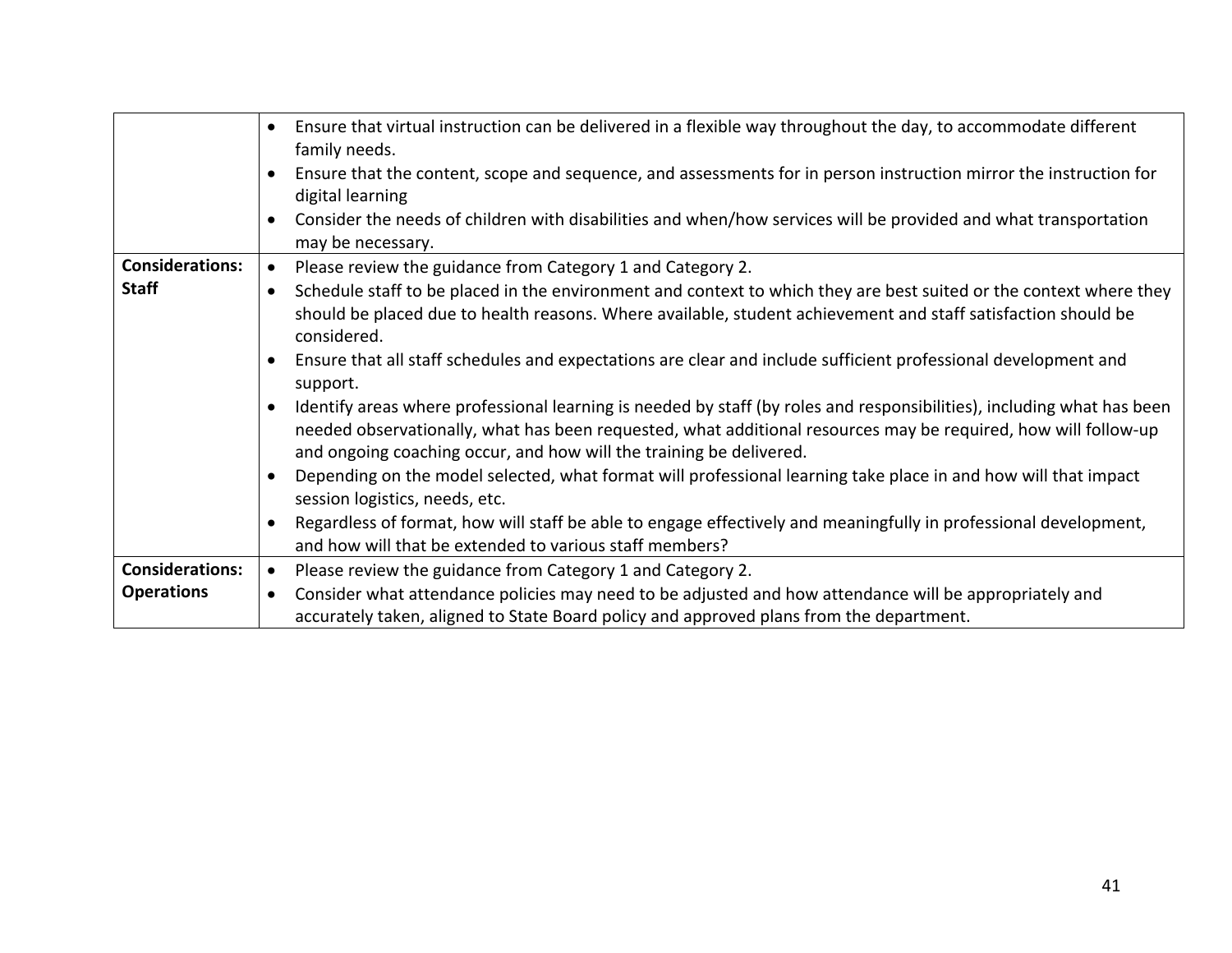# **CATEGORY 4 – CYCLICAL OR INTERMITTENT PHYSICAL AND VIRTUAL EDUCATION**

|                        | <b>Staff and Family Choice</b>                                                                                       | <b>Emergency or Responsive Situations Only</b>             |  |
|------------------------|----------------------------------------------------------------------------------------------------------------------|------------------------------------------------------------|--|
|                        |                                                                                                                      | (ex. Virus Resurgence)                                     |  |
| <b>Description</b>     | Some districts may opt for families and staff members to                                                             | This is a contingency plan that would be immediately       |  |
|                        | select the form of education that they would like to use.                                                            | implemented by districts and schools based on the          |  |
|                        | This would mean that students may select to learn from                                                               | community, regional or state resurgence of the virus. This |  |
|                        | home (while still being enrolled in the district). Similarly,                                                        | would need to be a plan that can be immediately            |  |
|                        | teachers who are unable to return to work may be those                                                               | implemented and should be clearly articulated through      |  |
|                        | teachers who also participate in distance instruction.                                                               | district continuity of instruction plans.                  |  |
| <b>Strengths</b>       | Provides a more flexible option for families and staff to                                                            | A required component of the Continuity of Instruction      |  |
|                        | accommodate health and level of comfort with physical                                                                | Plans. Please see that guidance for more information.      |  |
|                        | attendance.                                                                                                          |                                                            |  |
|                        |                                                                                                                      |                                                            |  |
| <b>Challenges</b>      | The balance of students by grade (or teachers by grade or                                                            | A required component of the Continuity of Instruction      |  |
|                        | subject) may not operationally work, so districts would                                                              | Plans. Please see that guidance for more information.      |  |
|                        | need to solidify family and teacher plans early enough to                                                            |                                                            |  |
|                        | accommodate any gaps.                                                                                                |                                                            |  |
|                        | For in-person instruction, the balance of students by grade                                                          |                                                            |  |
|                        | level may still require the need for additional                                                                      |                                                            |  |
|                        | accommodations from Categories 1 and 2.                                                                              |                                                            |  |
| <b>Considerations:</b> |                                                                                                                      |                                                            |  |
| <b>Health</b>          | Please review the guidance from Category 1 and Category 2.<br>$\bullet$                                              |                                                            |  |
| <b>Considerations:</b> | Please review the guidance from Category 1 and Category 2.                                                           |                                                            |  |
| <b>Academics</b>       | $\bullet$                                                                                                            |                                                            |  |
| <b>Considerations:</b> | Please review the guidance from Category 1 and Category 2.                                                           |                                                            |  |
| <b>Staff</b>           | $\bullet$                                                                                                            |                                                            |  |
| <b>Considerations:</b> | Please review the guidance from Category 1 and Category 2.<br>$\bullet$                                              |                                                            |  |
| <b>Operations</b>      | Develop a plan for how to quickly transition from in-person instruction to distance instruction. This may include    |                                                            |  |
|                        | regular use of technology in the classroom as if it were a virtual space so that teachers can support students using |                                                            |  |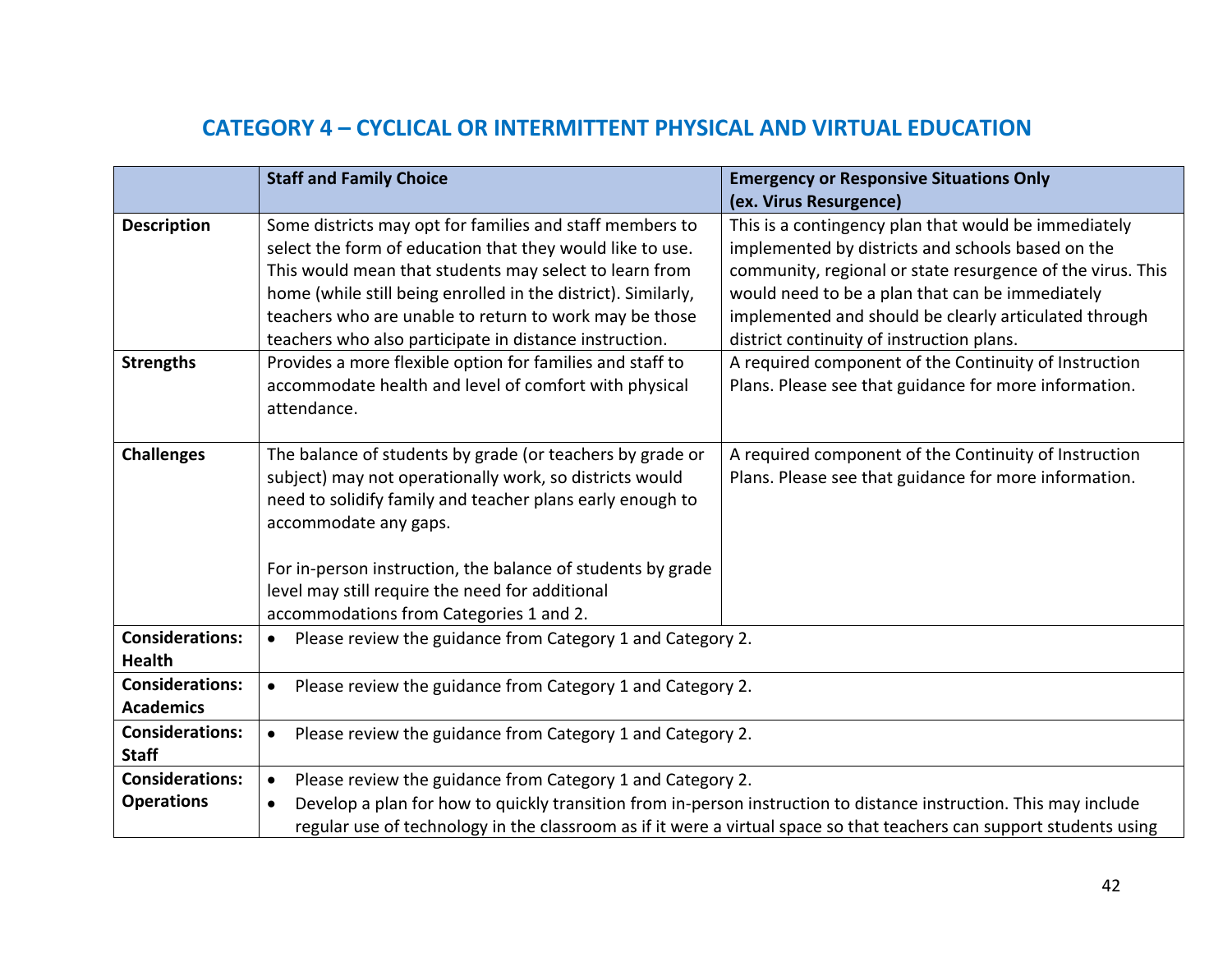| the technology effectively (ex. do this for 2-3 hours every Friday, so that there is a normalcy and ease of transition |
|------------------------------------------------------------------------------------------------------------------------|
| for all stakeholders). It may also include a pre-developed inventory and check-out procedure, premade packets for      |
| "what to do" and "how to engage" with the district and school for all things needed (including academics, nutrition,   |
| other services, etc.)                                                                                                  |